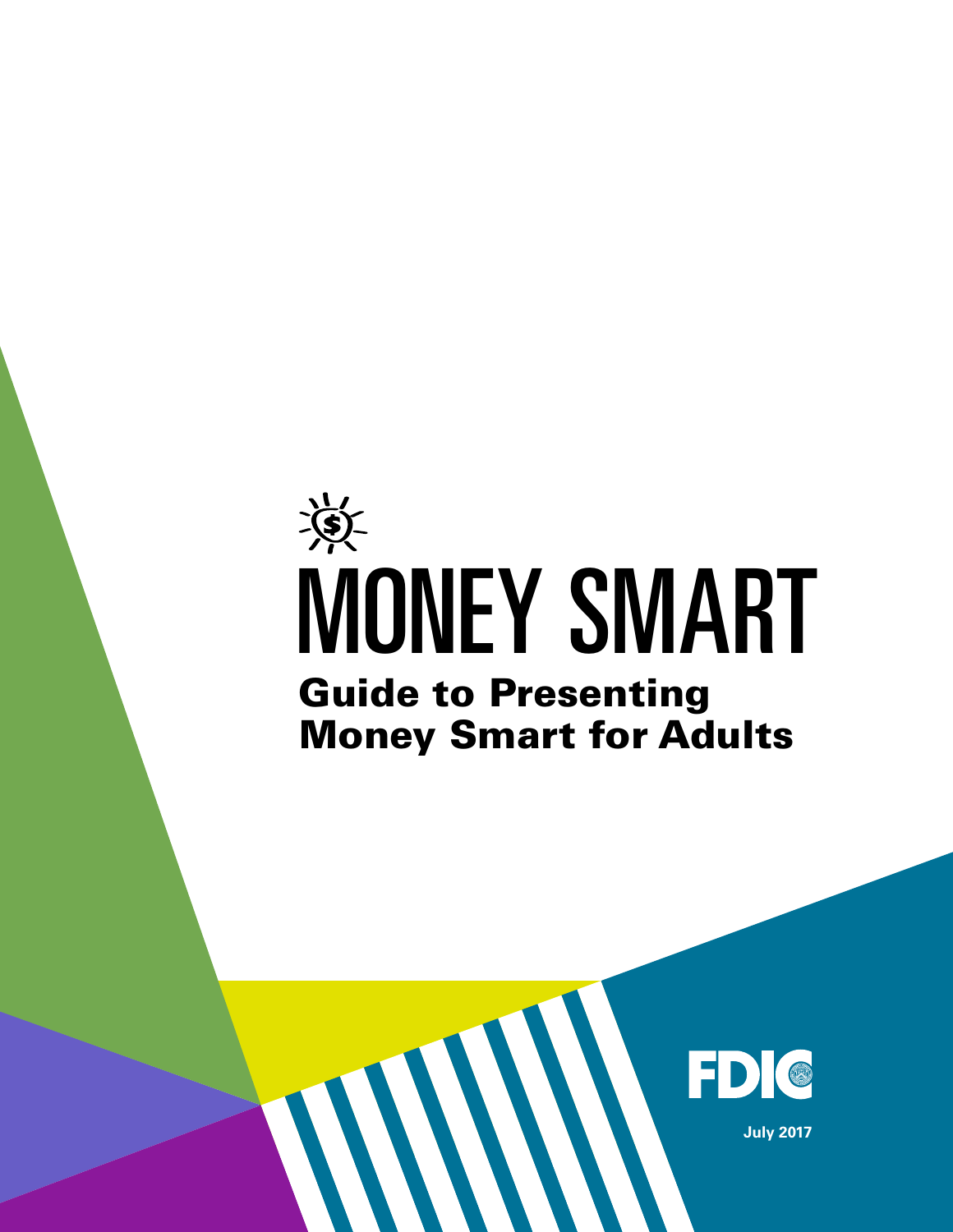## **CONTENTS**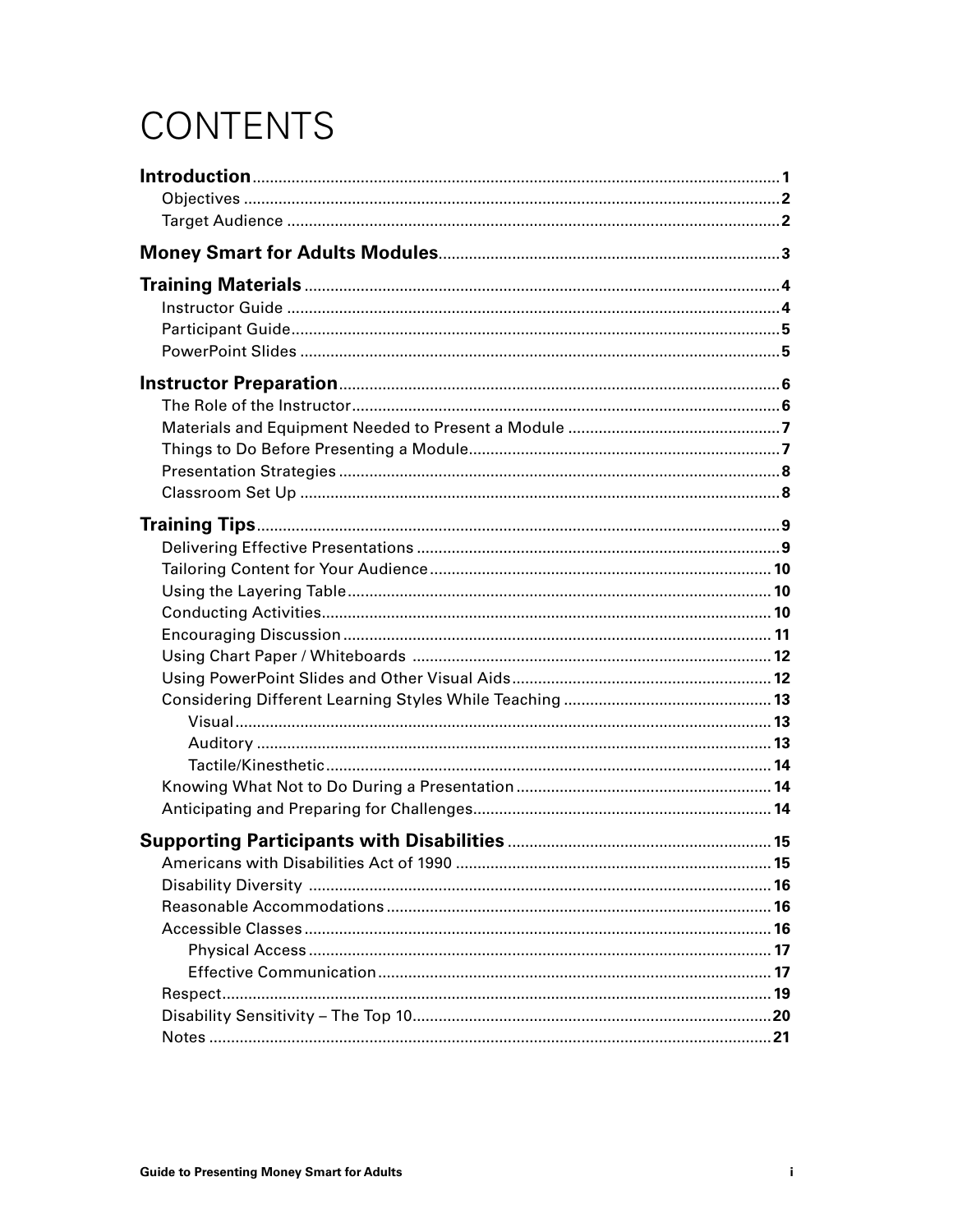<span id="page-2-0"></span>

## INTRODUCTION

The Federal Deposit Insurance Corporation (FDIC) recognizes the importance of financial education for everyone. Money Smart is FDIC's comprehensive financial education program designed to help individuals enhance their financial skills and create positive banking relationships.

Knowledge of financial concepts and access to safe, affordable banking services fosters financial stability for individuals and for entire communities. The more people know about credit and banking services, the more likely they are to make informed decisions on money matters, save money, and improve their financial health and well-being.

Money Smart helps individuals build financial knowledge, develop financial confidence, become more money-savvy, and use banking services effectively.

We designed this Guide specifically for instructors of *Money Smart for Adults*, although instructors of *Money Smart for Young Adults* and of *Money Smart for Older Adults* may find it useful as well. Instructors of *Money Smart for Young People* may find the FDIC's Teacher Online Resource Center at www.fdic.gov/teachers to be more relevant than this Guide.

We thank the leadership and subject matter experts at National Disability Institute, World Institute on Disability, and ICF, Inc., as well as other state and local leaders of disability organizations, for providing valuable suggestions for this document.

This Guide accompanies the version of *Money Smart for Adults* currently in use. We welcome suggestions for improvement via email to communityaffairs@fdic.gov.

We expect an updated version of *Money Smart for Adults* to be available by mid-2018. At that time we will also have a new version of this Guide.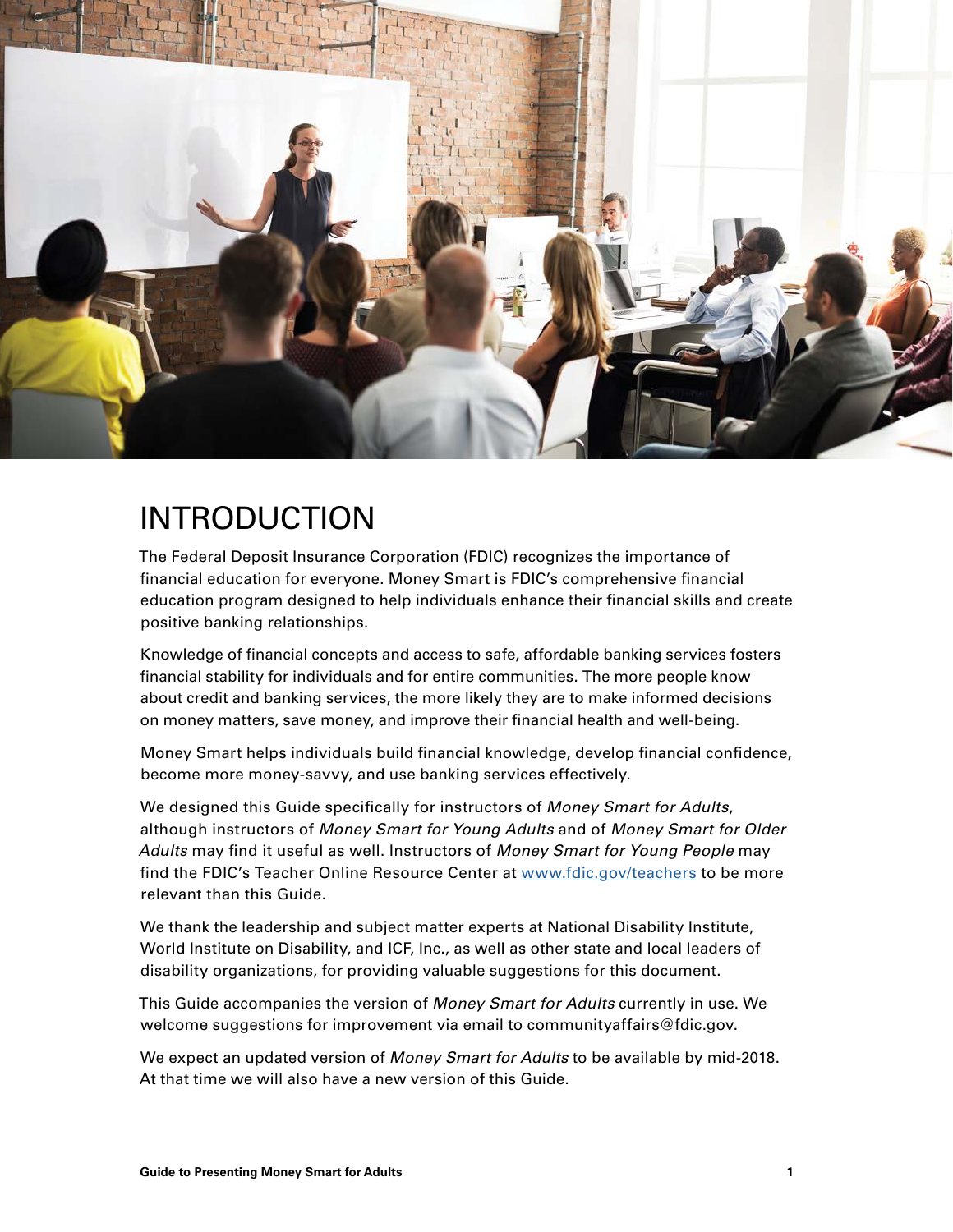#### <span id="page-3-0"></span>**Objectives**

The Money Smart modules provide participants with the knowledge and resources they need to:

- § Use the services and products of financial institutions (banks and credit unions) effectively.
- Create and implement a spending plan.
- Distinguish between "wants" and "needs."
- Use credit and borrow money responsibly.
- Protect their financial rights and safeguard their money.
- Determine their readiness to buy a home.
- Recover from financial setbacks and rebuild their credit.

#### Target Audience

The target audience for Money Smart includes individuals with low- to moderateincome, people with disabilities, individuals who are establishing their financial lives and credit histories, and others who would like to improve their financial situation.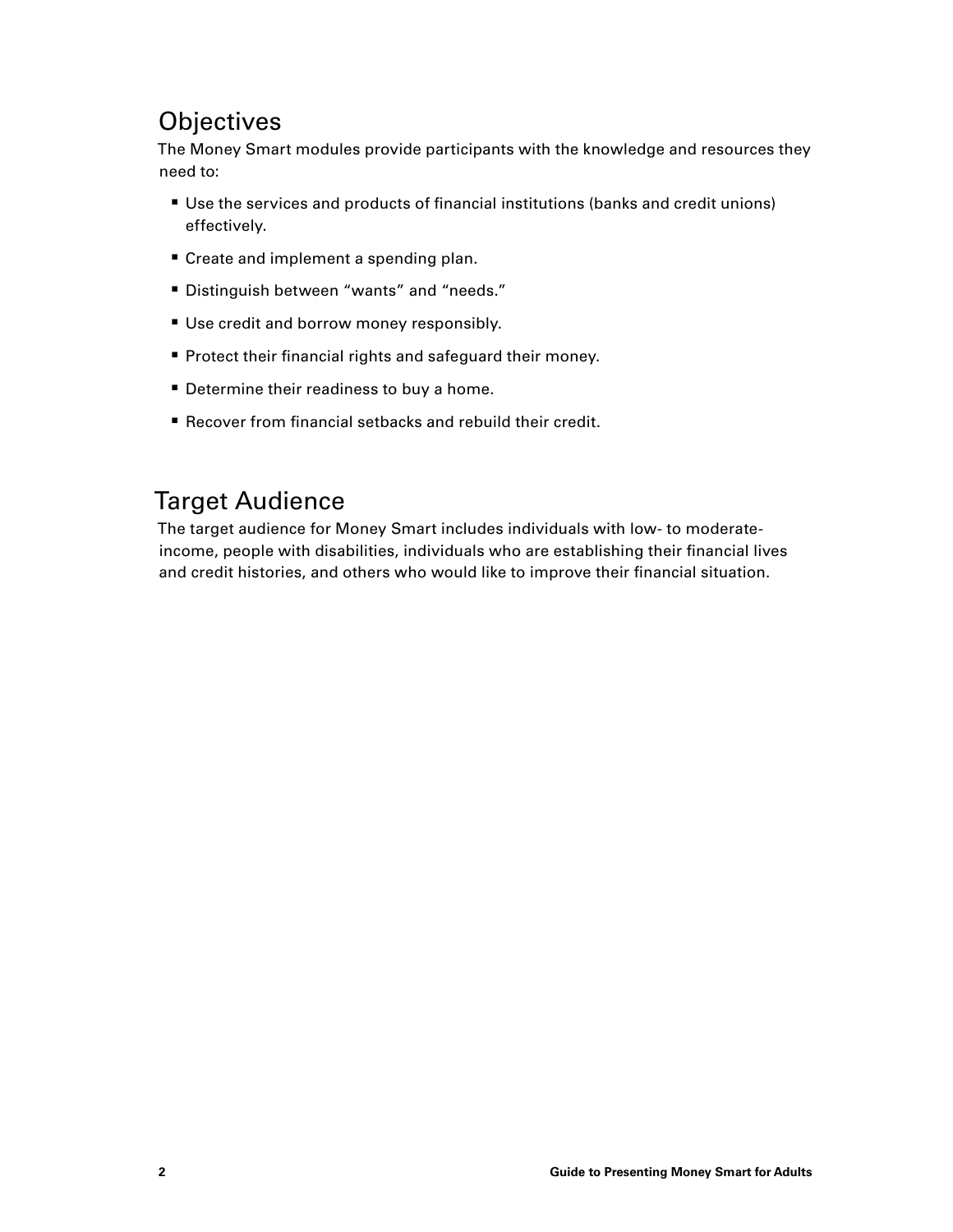## <span id="page-4-0"></span>MONEY SMART FOR ADULTS MODULES

*Money Smart for Adults* currently consists of 11 modules that focus on different aspects of banking and money matters. You can teach the modules in the order below, or pick and choose modules to deliver in any order you wish.

| <b>Module</b><br><b>Number</b> | <b>Current Module Title</b> | <b>Current Module Description</b>                                                                                                                                         |
|--------------------------------|-----------------------------|---------------------------------------------------------------------------------------------------------------------------------------------------------------------------|
| 1                              | Bank On It                  | Introduces participants to the services banks offer and<br>how to open an account.                                                                                        |
| $\overline{2}$                 | <b>Borrowing Basics</b>     | Helps participants decide when and how to use credit<br>appropriately, and what forms of credit best suit their<br>needs.                                                 |
| 3                              | <b>Check It Out</b>         | Gives participants the skills needed to use a checking<br>account correctly.                                                                                              |
| 4                              | <b>Money Matters</b>        | Shows participants how to prepare and follow a<br>personal spending plan.                                                                                                 |
| 5                              | Pay Yourself First          | Helps participants understand the importance of saving<br>money. Describes savings and investment options.                                                                |
| 6                              | Keep It Safe                | Informs participants of their rights as consumers.<br>Discusses identity theft and fraud. Provides advice on<br>how to prepare financially for emergencies.               |
| $\overline{7}$                 | <b>To Your Credit</b>       | Emphasizes the importance of building and maintaining<br>a good credit history. Explains how to address credit<br>issues. Shows participants how to read a credit report. |
| 8                              | <b>Charge It Right</b>      | Teaches participants how to shop for and use a credit<br>card responsibly.                                                                                                |
| 9                              | Loan to Own                 | Describes the characteristics of consumer installment<br>loans, and how participants can determine which loans<br>are best for their needs.                               |
| 10                             | Your Own Home               | Helps participants determine if they are ready to<br>become homeowners.                                                                                                   |
| 11                             | <b>Financial Recovery</b>   | Helps participants rebuild their financial lives and repair<br>their credit.                                                                                              |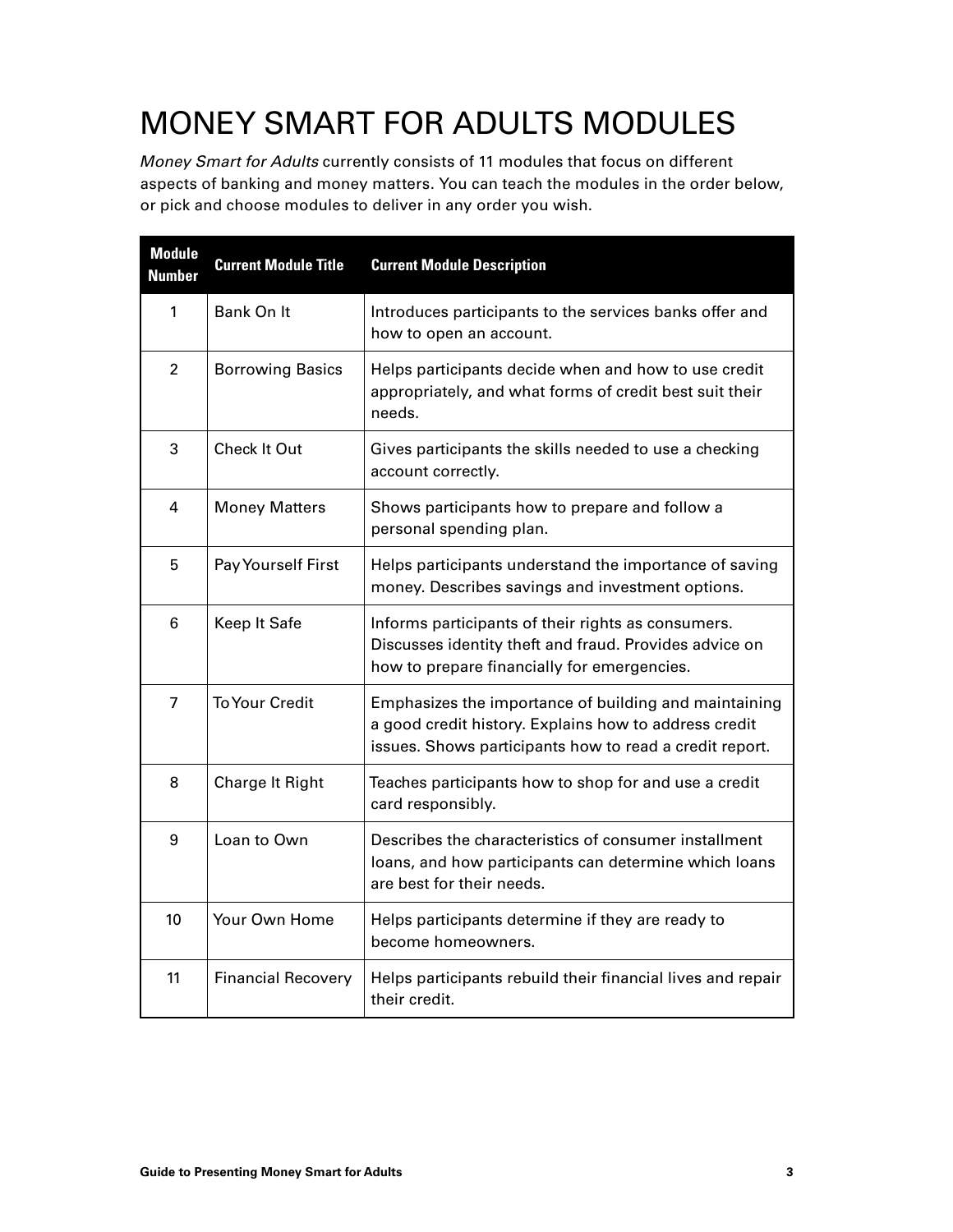<span id="page-5-0"></span>

## TRAINING MATERIALS

All Money Smart training materials are free and they are not copyrighted. You can download or order materials on CD-ROM through [www.fdic.gov/moneysmart](http://www.fdic.gov/moneysmart) or by visiting [https://catalog.fdic.gov.](https://catalog.fdic.gov)

Each module is formatted and structured the same way. Each module has an Instructor Guide, a Participant Guide, and PowerPoint slides.

We encourage you to tailor each module based on the needs and interests of participants. You can provide more hands-on exercises, include local resource information, and/or add your own materials. Refer to the *[Tailoring Content for Your](#page-11-1)  [Audience](#page-11-1)* section in this Guide for more information.

#### Instructor Guide

The Instructor Guide is your roadmap for presenting each module. The detailed lesson plans include:

- The purpose and objectives of the module.
- A "layering table" to help you tailor the module to your audience's needs.
- Answers to the pre- and post-tests, engaging questions, and practice exercises.
- A copy of participant handouts, including activity worksheets and evaluation tools.
- A script with instructor notes and a thumbnail copy of the corresponding slide.

Each lesson plan is laid out in a two-column format. The left-hand column, titled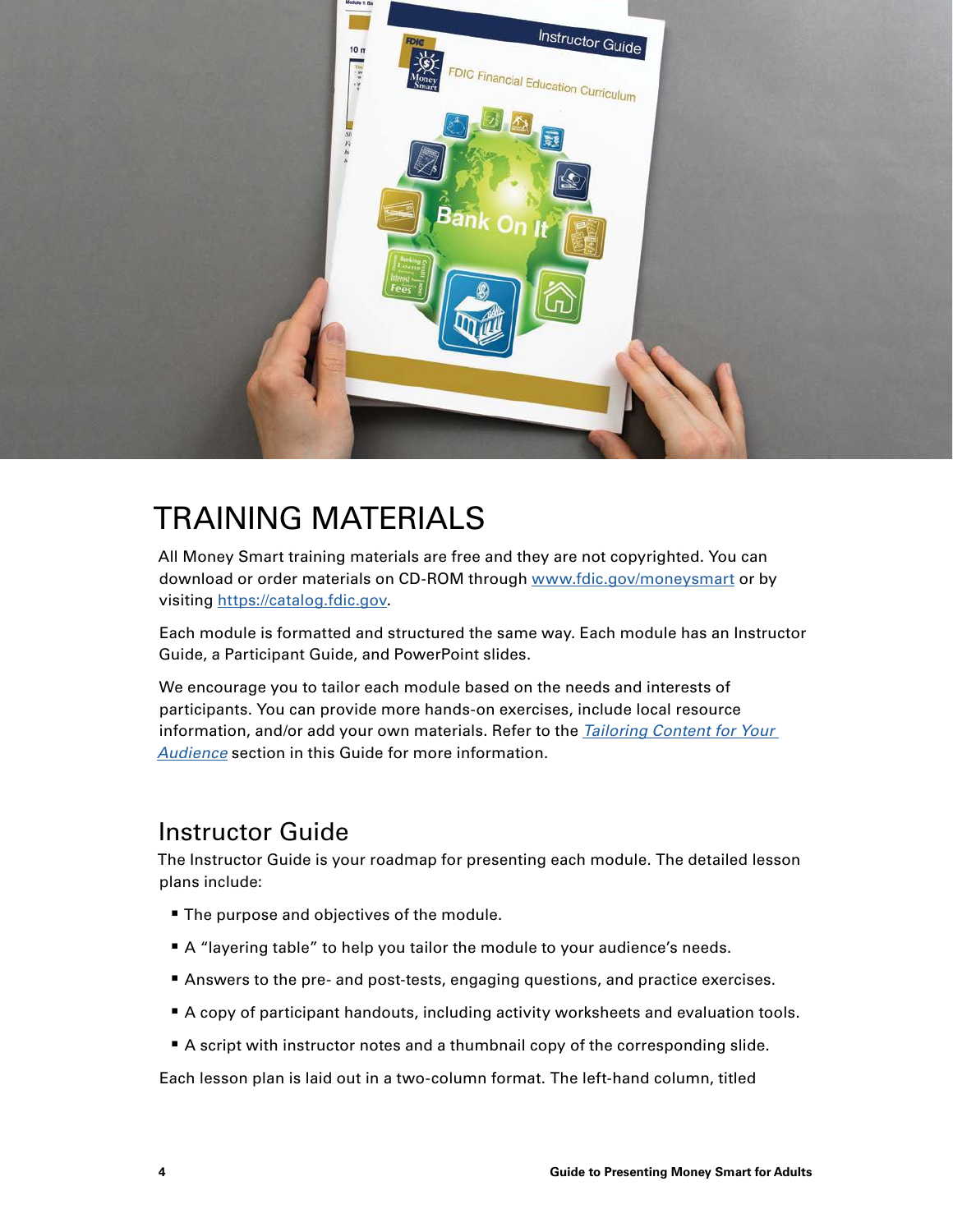<span id="page-6-0"></span>Instructor Notes, contains information on how and when to use the content, tools, and resources during the training as well as thumbnail images of the PowerPoint slides for instructor reference. The right-hand column, titled Presentation, contains a script of the module content, including glossary terms in italics and bolded answers to engaging questions and practice exercises.

An excerpt from the *Bank On It* Instructor Guide is shown below, illustrating the twocolumn format.

| <b>Instructor Notes</b>                                                                                                                            |                                               | <b>Presentation</b>                                                                                                                                                                                    |          |                |
|----------------------------------------------------------------------------------------------------------------------------------------------------|-----------------------------------------------|--------------------------------------------------------------------------------------------------------------------------------------------------------------------------------------------------------|----------|----------------|
|                                                                                                                                                    |                                               | <b>Balance</b>                                                                                                                                                                                         |          |                |
| <b>Balance</b><br>. The amount of money you have in your bank<br>account<br>What is your balance?<br>$+1-$<br><b>Balance</b><br><b>Description</b> |                                               | The <i>balance</i> is the amount of money you have in your bank account.<br>We are going to use this table to keep track of the money we add to and take<br>out of our accounts. What is your balance? |          |                |
| Opening<br>$+ $100$<br>Balance                                                                                                                     | \$100                                         | <b>Description</b>                                                                                                                                                                                     | $+/-$    | <b>Balance</b> |
|                                                                                                                                                    | <b>Commission Commission</b><br><b>DOUBLE</b> | <b>Opening Balance</b>                                                                                                                                                                                 | $+ $100$ | \$100          |

#### Participant Guide

Г

Each participant should receive a Participant Guide to use during training. The Participant Guide is a useful reference for participants to use during and after the class session because it contains:

- Important concepts and facts from the module.
- Tools and activities.
- Tips and checklists.
- A glossary of important terms.
- A list of resources.

#### PowerPoint Slides

Each module includes a PowerPoint slide deck to help you present the module content. The Instructor Guides for each module contain directions for using the slides.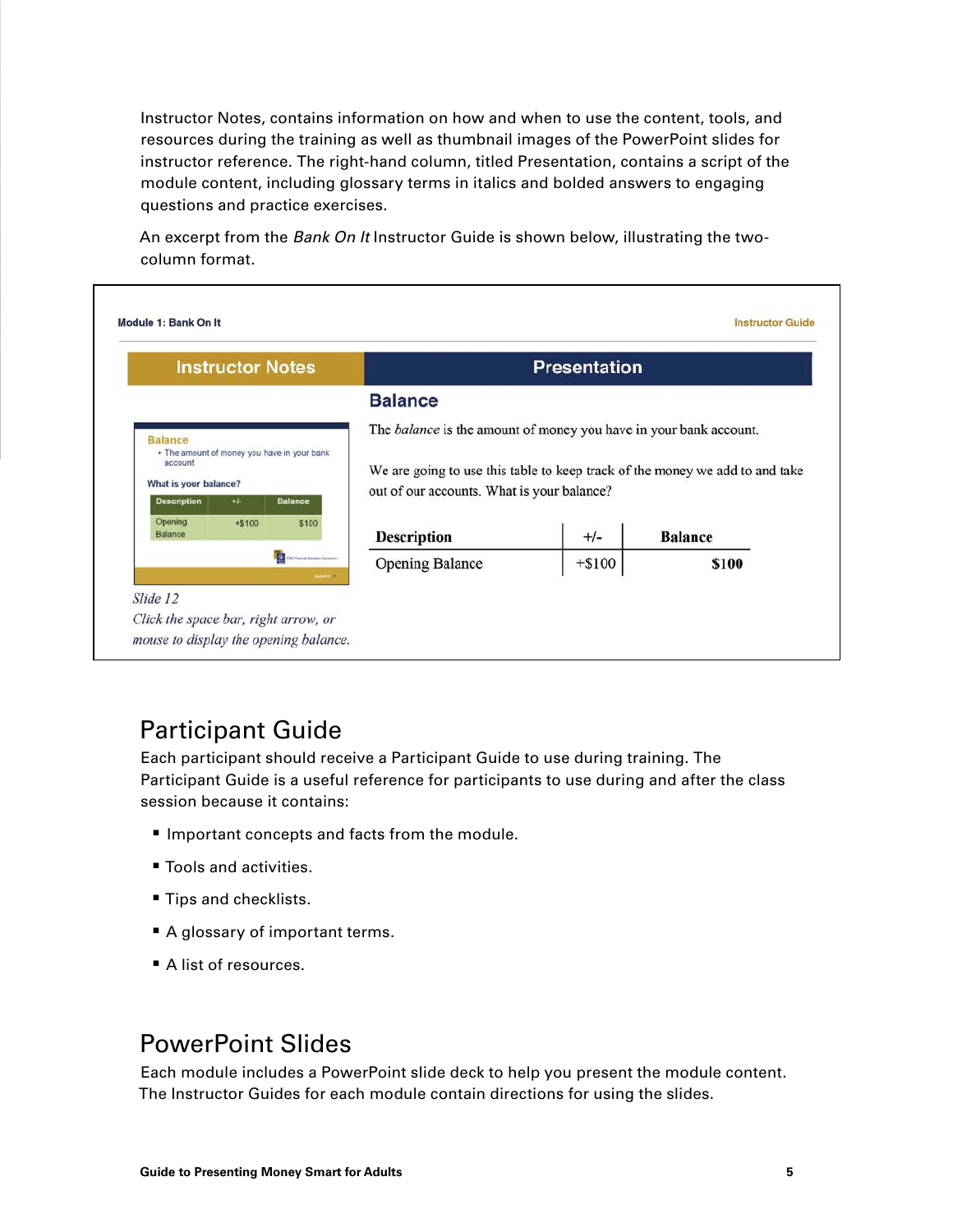<span id="page-7-0"></span>

## INSTRUCTOR PREPARATION

#### The Role of the Instructor

As an instructor, you are responsible for:

- Identifying the learning and communication needs of participants.
- § Providing reasonable accommodations if requested. Refer to the *[Supporting](#page-16-1)  [Participants with Disabilities](#page-16-1)* section in this Guide for more information.
- Focusing and directing participants.
- Aiming discussions toward course objectives.
- Making sure participants have the opportunity to contribute to the discussion and welcoming their participation.

You can accomplish these things by preparing in advance, listening, asking questions and observing participants' reactions. It also helps to use a variety of activities during the session so that participants are engaged.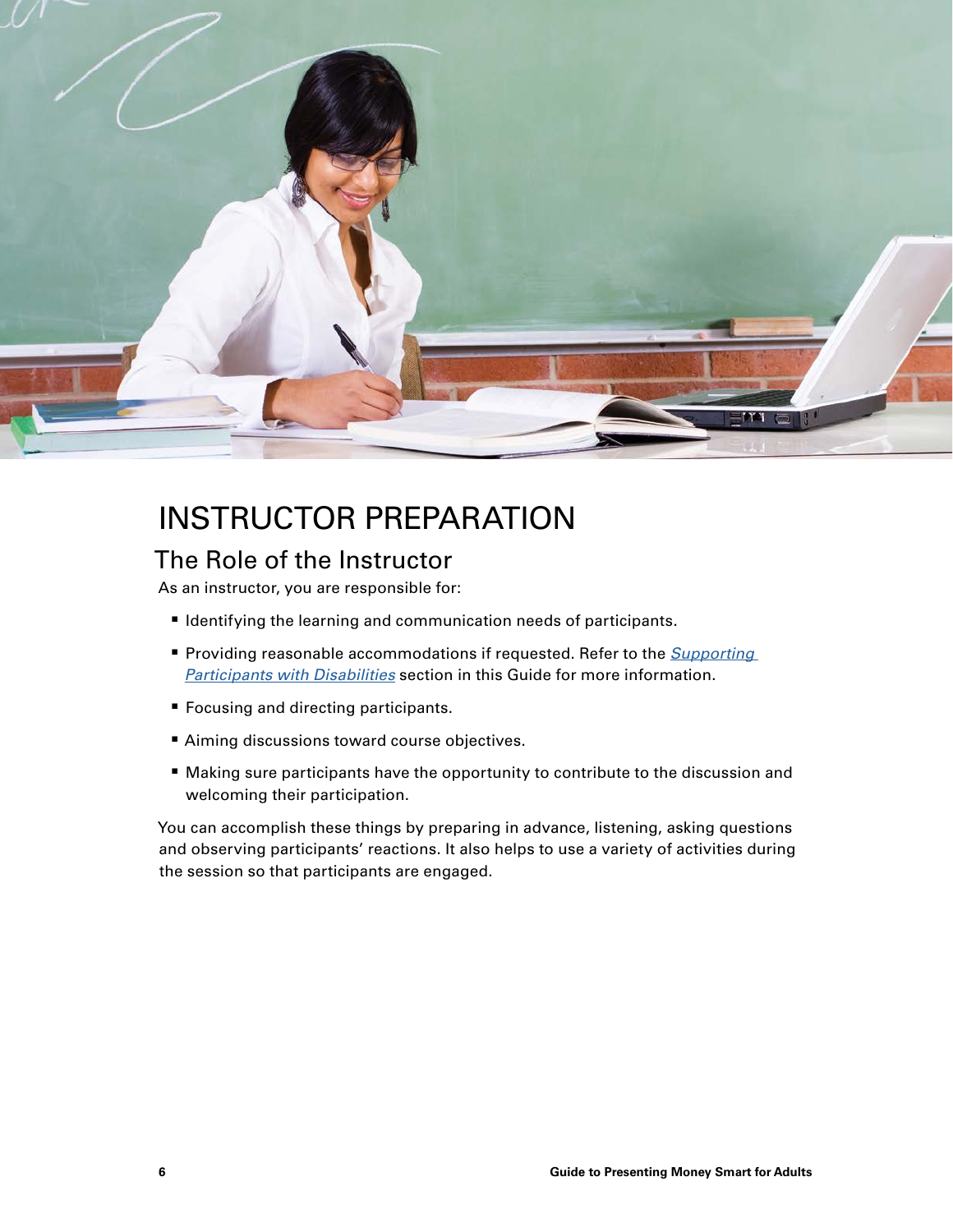#### <span id="page-8-0"></span>Materials and Equipment Needed to Present a Module

You may need the following equipment and materials to present the modules:

- A Participant Guide for each participant.
- A computer and projector to display the PowerPoint slides or a printed copy of the slides in Handouts or Notes Pages form for each participant.
- A whiteboard or chart paper and easel.
- Markers: black and blue markers are easiest for participants to see.
- Tape or push pins.
- Extra pens, pencils, post-its, and other supplies needed for planned individual and group activities.
- Other materials or equipment referenced in the Module Overview section in the Instructor Guide for the module you will be presenting.
- Items or services requested as reasonable accommodations by participants with disabilities, such as an electronic or Braille version of the Participant Guide or a sign language interpreter. Refer to the *[Supporting Participants with Disabilities](#page-16-1)* section in this Guide for more information.

#### Things to Do Before Presenting a Module

These tips can help you prepare to present a module:

- Review the training materials thoroughly.
- Make a copy of the Participant Guide for each participant.
- Make a copy of the PowerPoint slides for each participant if desired.
- Make sure all computers and projection equipment are functioning and prepare a backup copy of the PowerPoint slides for use during the training.
- Prepare whiteboard or chart paper examples in advance when appropriate.
- Identify potential trouble spots in the exercises and provide hints for participants.
- Select and prepare narratives from real-world experiences that are likely to be relevant to the participants that you can use to illustrate special scenarios, generate discussion, and maintain participant interest.
- Give yourself ample time to set up the classroom and distribute participant materials before the training starts.
- Ask participants in advance if they will need any reasonable accommodations during the class sessions, and arrange to provide them. Refer to the *[Supporting Participants](#page-16-1)  [with Disabilities](#page-16-1)* section in this Guide for more information.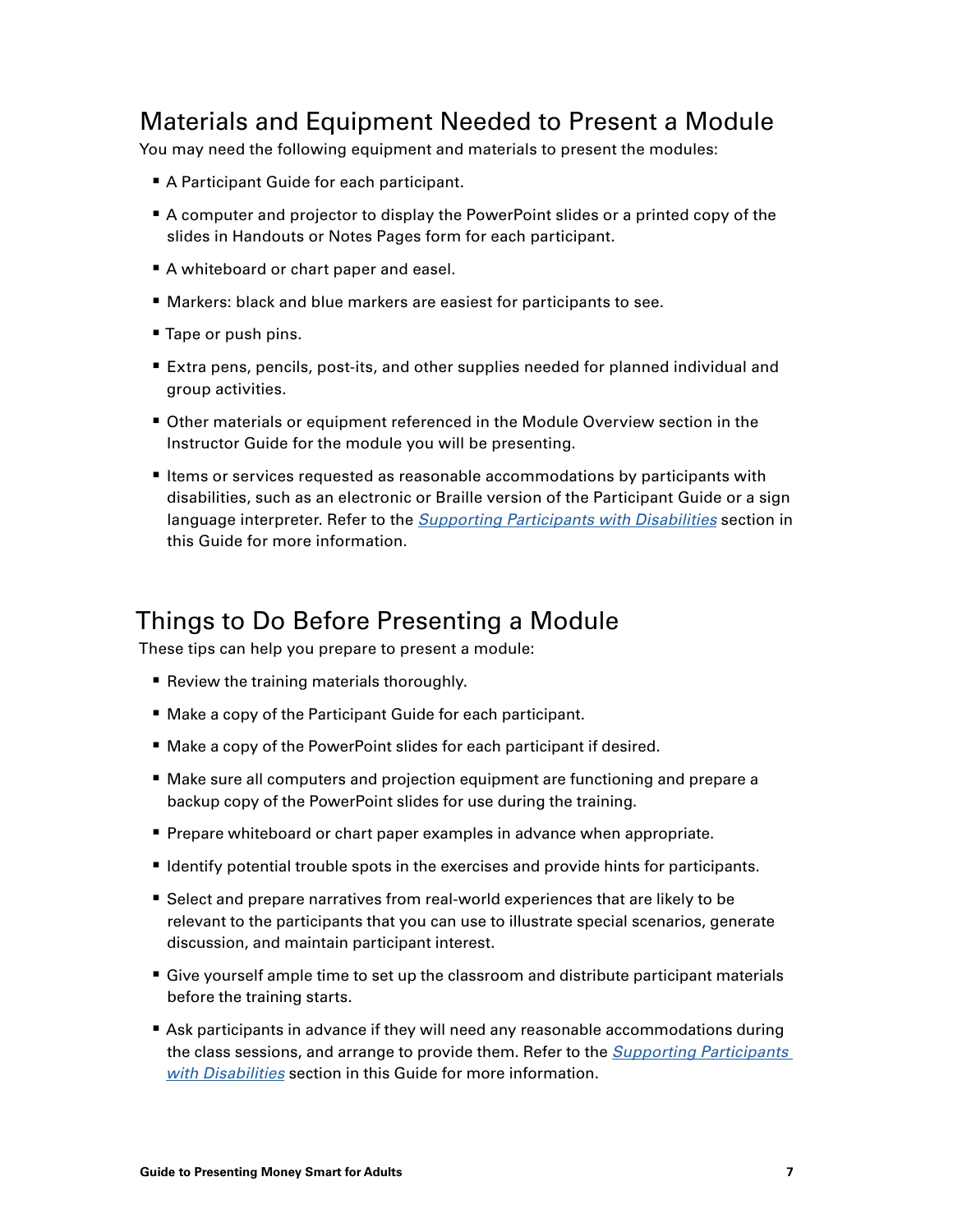#### <span id="page-9-0"></span>Presentation Strategies

We have designed each module to be presented as a separate course, generally taking up to 60 minutes or longer to present. You can divide modules into two or more sessions, or you can customize the content to work within the time allotted for your session.

Instructional strategies used to present module content include lecture, demonstrations, or a combination of the two; large and small group discussions; and activities that reinforce learning and involve participants. As you present the material:

- Introduce each topic.
- Make sure you are speaking at an appropriate pace so that the participants can understand what you are saying. You may lose your audience if you speak too fast.
- You may need to pause after providing instructions or asking questions so participants have time to process what you have said before they start to follow your instructions or respond to your questions.
- Emphasize key information and resources, including online support, written materials, and resources that participants can use to help them in their day-to-day financial activities.
- Encourage discussion.
- Lead participants through brief activities that are accessible. For example, if you have participants who use wheelchairs, you should not conduct an activity that requires everyone to stand up unless you provide an alternative so that all participants can fully engage in the training.
- Provide feedback and answer questions.
- Summarize what participants learned.
- **•** Discourage sharing private, financial, and personally identifiable information, such as specific bank account information, home addresses, birth dates, or social security numbers.

#### Classroom Set Up

Consider the best layout for the room and how you plan to present the topics and activities. For instance, you may want all chairs and tables in a long row facing you and the screen, or you may want tables and chairs spread out so participants can sit and work together in small groups. Participants using wheelchairs or other mobility devices will need at least 36 inches of clear space in the aisles and along the edges of the seating area so they can navigate the room and turn around more easily. You may also need to allow for space at the front of the classroom for a sign language interpreter. Refer to the *[Supporting Participants with Disabilities](#page-16-1)* section in this Guide for more information.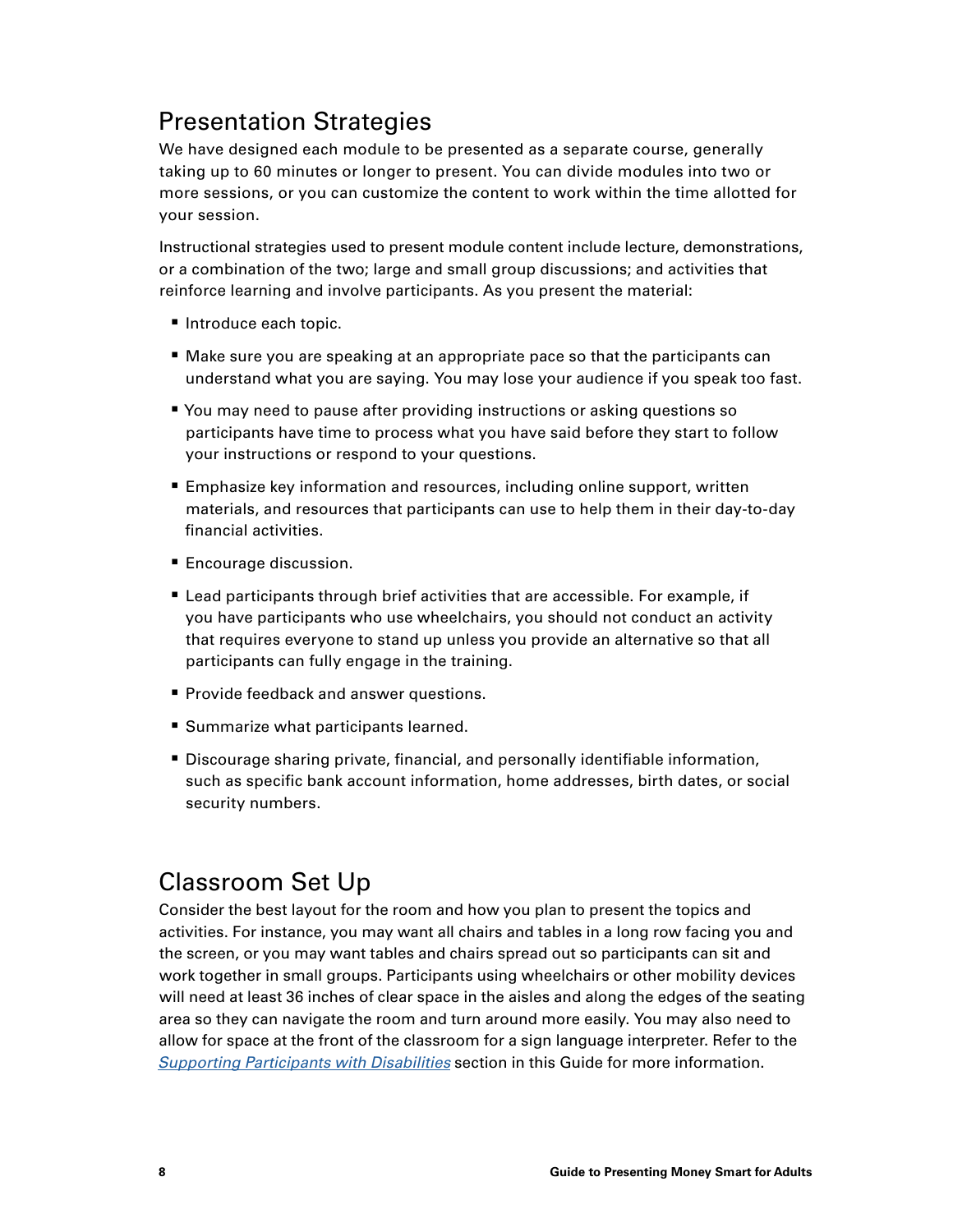<span id="page-10-0"></span>

## TRAINING TIPS

These training tips can help you present the modules.

#### Delivering Effective Presentations

Understand the goals of each module and why the participants need this information.

- Study the material to familiarize yourself with the technical content. Look up anything you cannot easily explain.
- Practice your presentation before presenting to participants.
- Use language familiar to the participants and avoid jargon or unfamiliar terms when possible.
- Speak clearly; be aware of the tone and pace of your speech. Avoid tangents and getting off track during a presentation.
- § Minimize the use of filler words such as "uh" and "um".
- Make eye contact with participants.
- Encourage, but do not force participant participation.
- Use natural and positive body language and facial expressions.
- Avoid potentially distracting habits such as pacing.
- Add personal stories to illustrate parts of the presentation, but avoid sharing private financial or personally identifiable information.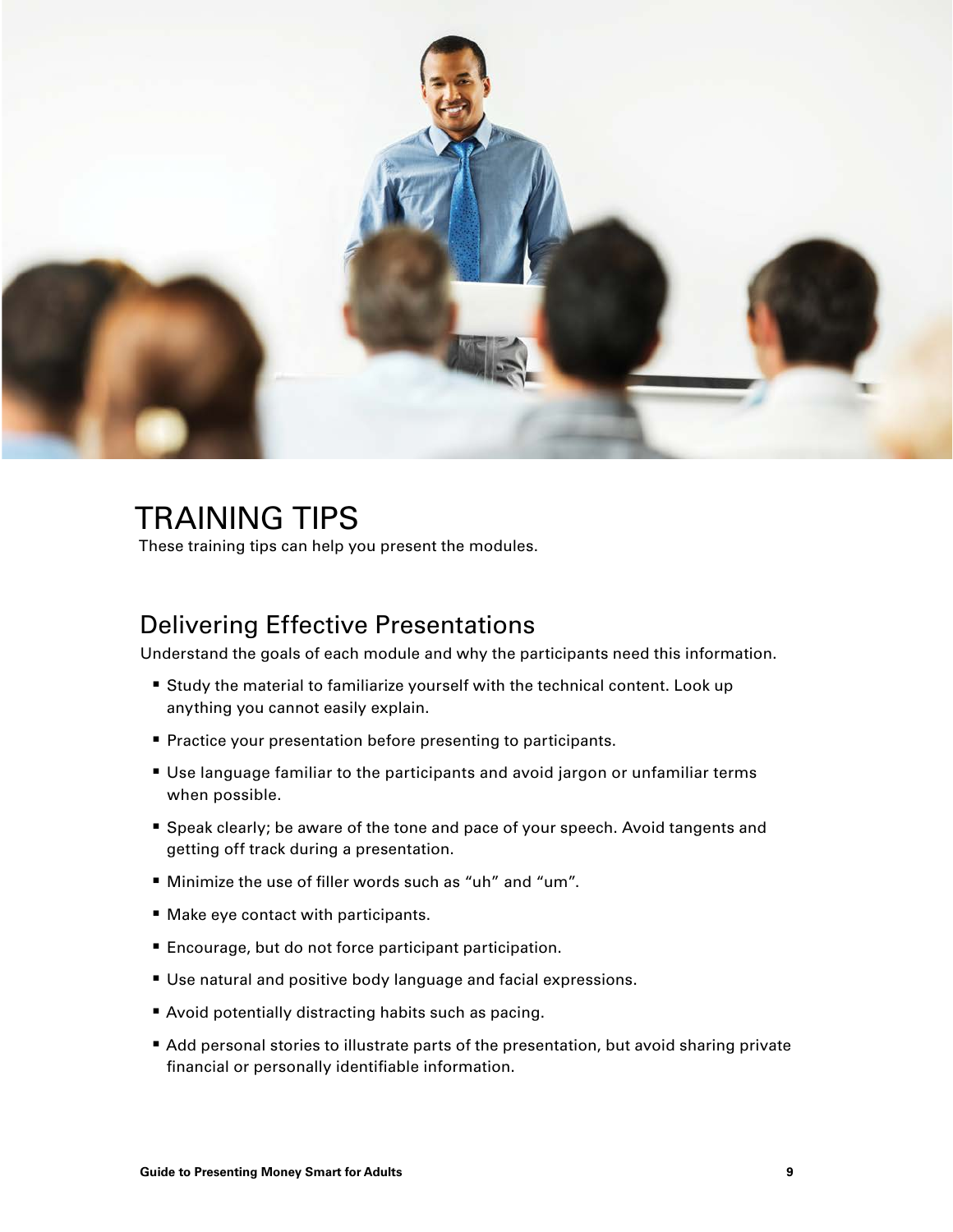#### <span id="page-11-1"></span><span id="page-11-0"></span>Tailoring Content for Your Audience

A best practice of financial education is to tailor the training to the needs of the audience by considering their previous training, experience, skills, and goals. You can tailor the module as you prepare to instruct it. Still, you may have to further modify the training as you engage with participants and learn more about their level of understanding and needs.

Each module includes a *What Do You Know?* survey form, a *Pre-Test*, a *Post-Test* and an *Evaluation Form*. The *What Do You Know?* form has a "Before the Training" section and an "After the Training" section.

You can ask participants to complete the "Before the Training" section of *What Do You Know?* and the *Pre-Test* at the beginning of the module to help you make an informed decision about what topics to include or emphasize. If you determine that the class already knows about spending plans, for example, you can spend more time on sections that talk about how to reduce spending, or what to do in response to financial challenges. However, even participants who already know about a particular subject have told us they learned something new when the information was covered in a Money Smart module.

You can administer the *Post-Test*, the "After the Training" section of *What Do You Know?* and the *Evaluation Form* at the end of each module. This will help you assess what your audience has learned and give you insights into the effectiveness of your presentation. This information may also help you tailor the content for future trainings.

#### Using the Layering Table

Each module includes a *Layering Table* at the beginning of each Instructor Guide, which lists that module's topics and suggested timeframes. The *Layering Table* will help you present material responsive to the needs of your audience within the suggested timeframes.

#### Conducting Activities

Instructions for all module activities are included in the Instructor Guides. Define important terms and concepts and, when possible, demonstrate activities or provide examples for the participants. Also, periodically ask if there are questions. You may need to tailor activities to your participants. For example, people with mobility limitations may not wish to participate in an activity that involves getting in and out of their seats.

Interaction among participants contributes to a successful learning experience, so you may want to:

- Provide opportunities for participants to exchange information and to offer different perspectives.
- Ask questions about how the participants reached their conclusions.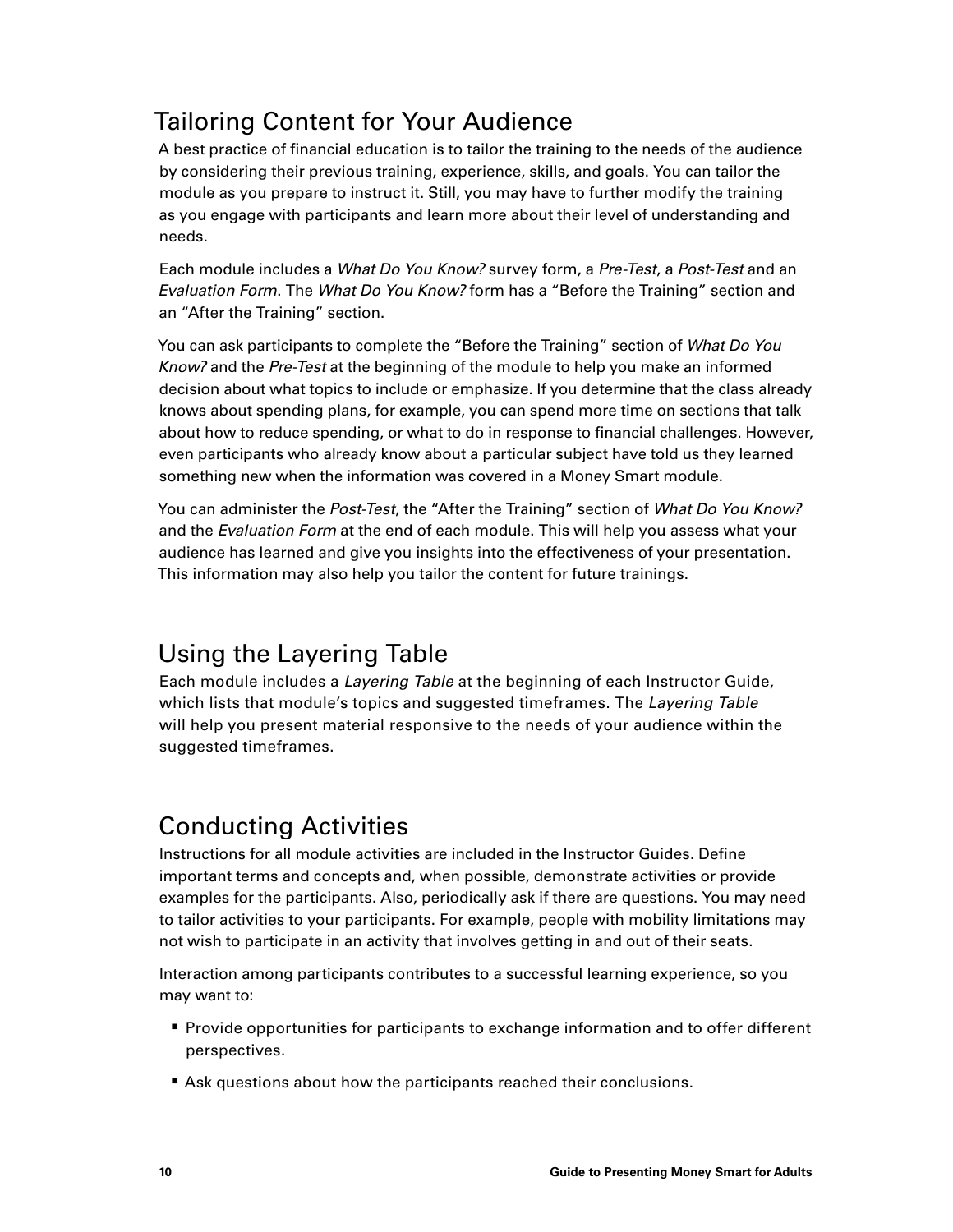- <span id="page-12-0"></span>■ Avoid becoming redundant or repetitive by asking the next group to report findings that are different from the previous group's findings, or by asking groups to respond to different questions.
- Call on different individuals or groups to provide responses.
- Encourage participants with different experience levels and perspectives to contribute their observations.
- Acknowledge correct responses and guide participants to accurate information if incomplete or inaccurate responses are given.

#### Encouraging Discussion

Informative discussions and information-sharing among instructors and participants help make the course successful. Your role as an instructor is to elicit comments from the participants while maintaining the focus of the discussion. These tips may be useful when you are guiding group discussions:

- Paraphrase what someone has said so the participant will know he or she has been understood, and to ensure the rest of the class can understand the comment.
- Compliment participants on interesting or insightful comments.
- Allow participants enough time to process and convey their comments.
- Use open-ended questions that require more than one-word answers, such as "Why did you decide to get a credit card?" rather than "Do you have a credit card?".
- Mediate differences of opinion, and pull ideas together to show their relationship to one another.
- Summarize the views of the group.

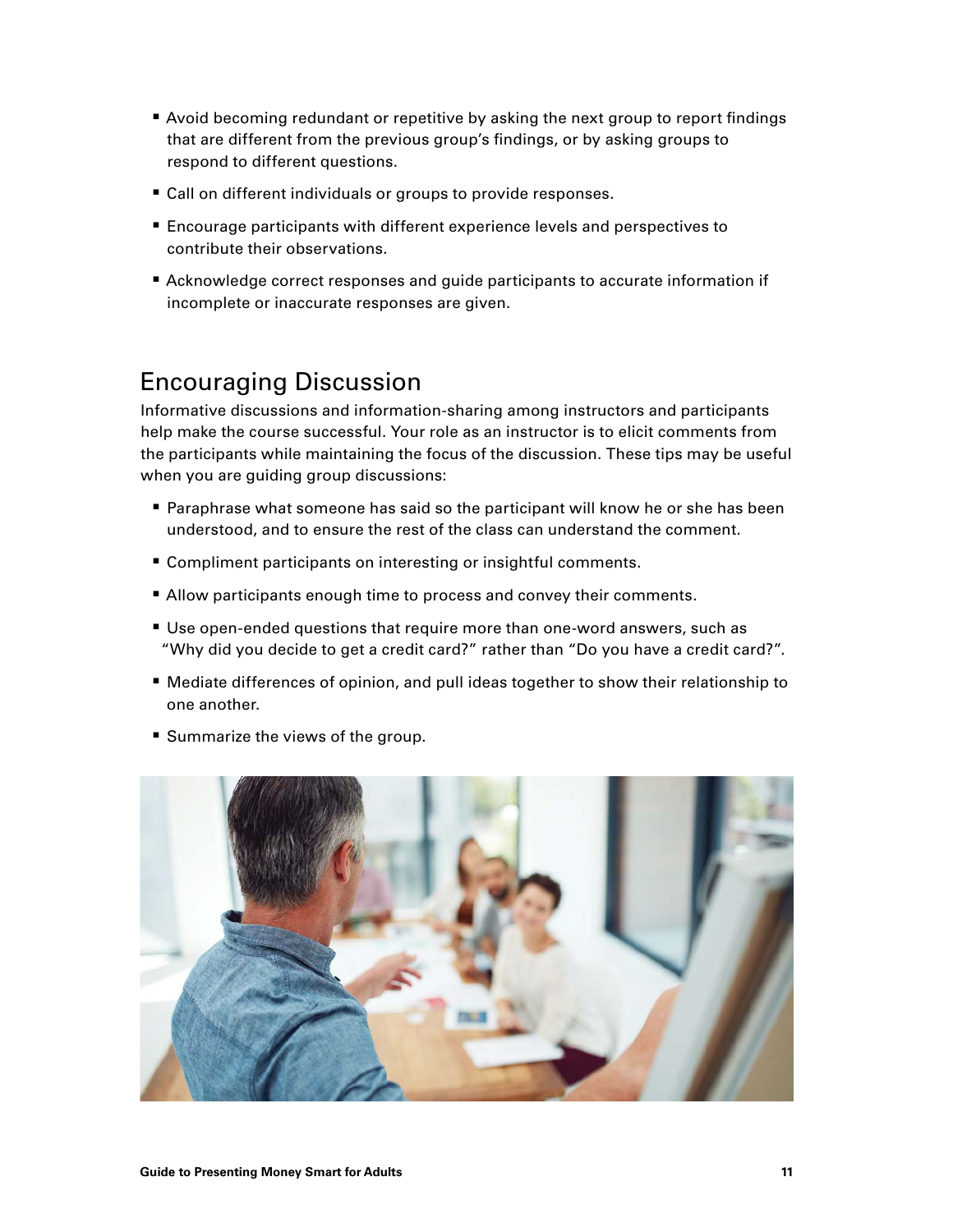#### <span id="page-13-0"></span>Using Chart Paper / Whiteboards

Writing on chart paper or a whiteboard lets you capture meaningful information generated by discussion. When using chart paper or a whiteboard:

- Prepare chart pages or whiteboard with headings and topics before class if appropriate. Print in upper and lower case letters: uppercase letters should be 2 to 3 inches high and lower case letters should be 1 to 2 inches high.
- Use blue or black markers: those colors are easiest for participants to see.
- Write only key ideas.
- Check your spelling.
- Use post-its or tape to tab pages so you can easily refer to them again.
- Write, turn to the audience, and then talk. Do not talk while writing. Do not obstruct participants' view of the material. Ask if everyone can see what you have written.
- Leave the bottom quarter of the page or whiteboard blank so all the information can be seen by participants in the back of the room.
- If you are using chart paper, tear off and post pages you want the group to refer to during the class. Painter's tape is useful to adhere non-adhesive chart paper to walls.
- Remember to provide reasonable accommodations, if requested by participants. For example, you may need to read what you write on the chart paper or whiteboard for participants who are blind or visually impaired.

#### Using PowerPoint Slides and Other Visual Aids

These tips for using visual aids can help you be an effective presenter:

- Keep visual aids out of sight until you are ready to use them.
- Stand to the side of your visual aid.
- Talk to and face the audience, not the visual aid.
- Do not block your face with the visual aid.
- Maintain eye contact with your audience.
- Make sure your audience has time to read and understand the visual aid before removing it and moving on.
- Switch the projector off when not in use; the noise and light can be distracting.
- Read, describe or summarize what is on the visual aid and ask if participants have questions.
- Make sure your visual aids are free of grammatical errors and clutter.
- Practice using visual aids before delivering the presentation.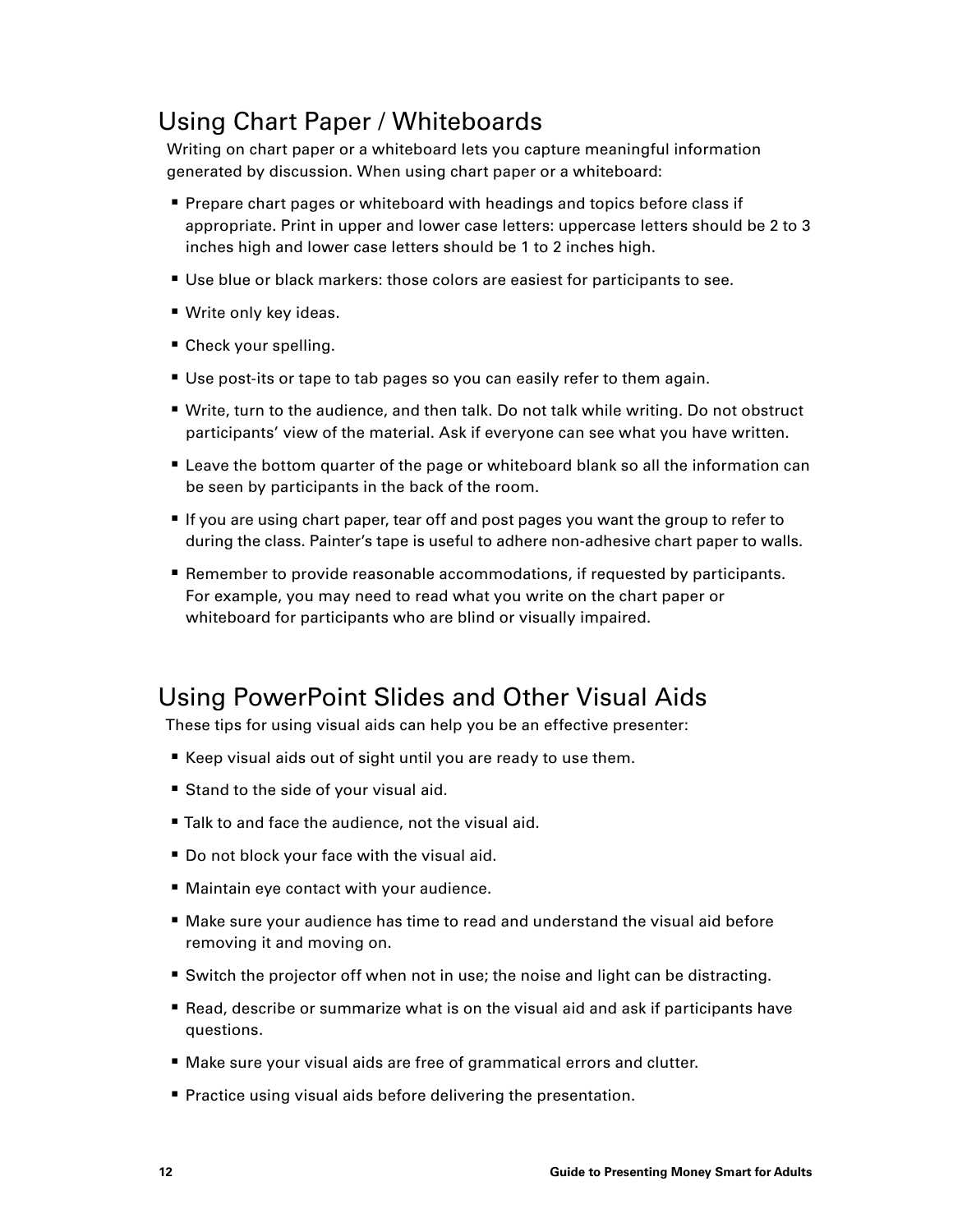#### <span id="page-14-0"></span>Considering Different Learning Styles While Teaching

There is no one-size-fits-all when it comes to adult learning. Each person learns in the manner that works best for them. There are several learning styles. Some people may learn best using more than one style. Knowing your own style as an instructor can help you realize that other people may approach the same situation in a different way. So, be flexible in the way you teach a concept, and use a combination of approaches.

Money Smart combines presentations using the scripts in the Instructor Guides, interactive examples for participants to work through during class, and written summaries of key points in the Participant Guides.



#### **Visual**

Visual learners learn best by seeing how things are done. They typically:

- Like to see the instructor's body language and facial expression to fully understand what is presented.
- Prefer to sit toward the front of the room to avoid visual obstructions.
- Learn best from diagrams, illustrations, slides, videos, flipcharts, and handouts.
- Prefer to take detailed notes to absorb the information.

#### **Auditory**

Auditory learners learn best by listening and then relating what they learned to others: they learn what they hear. They typically:

- Like to get involved with others and share ideas and information.
- Like thinking out loud about what they are learning.
- Talk while they write.
- Learn best from exercises that allow them to share experiences with each other; and from oral presentations.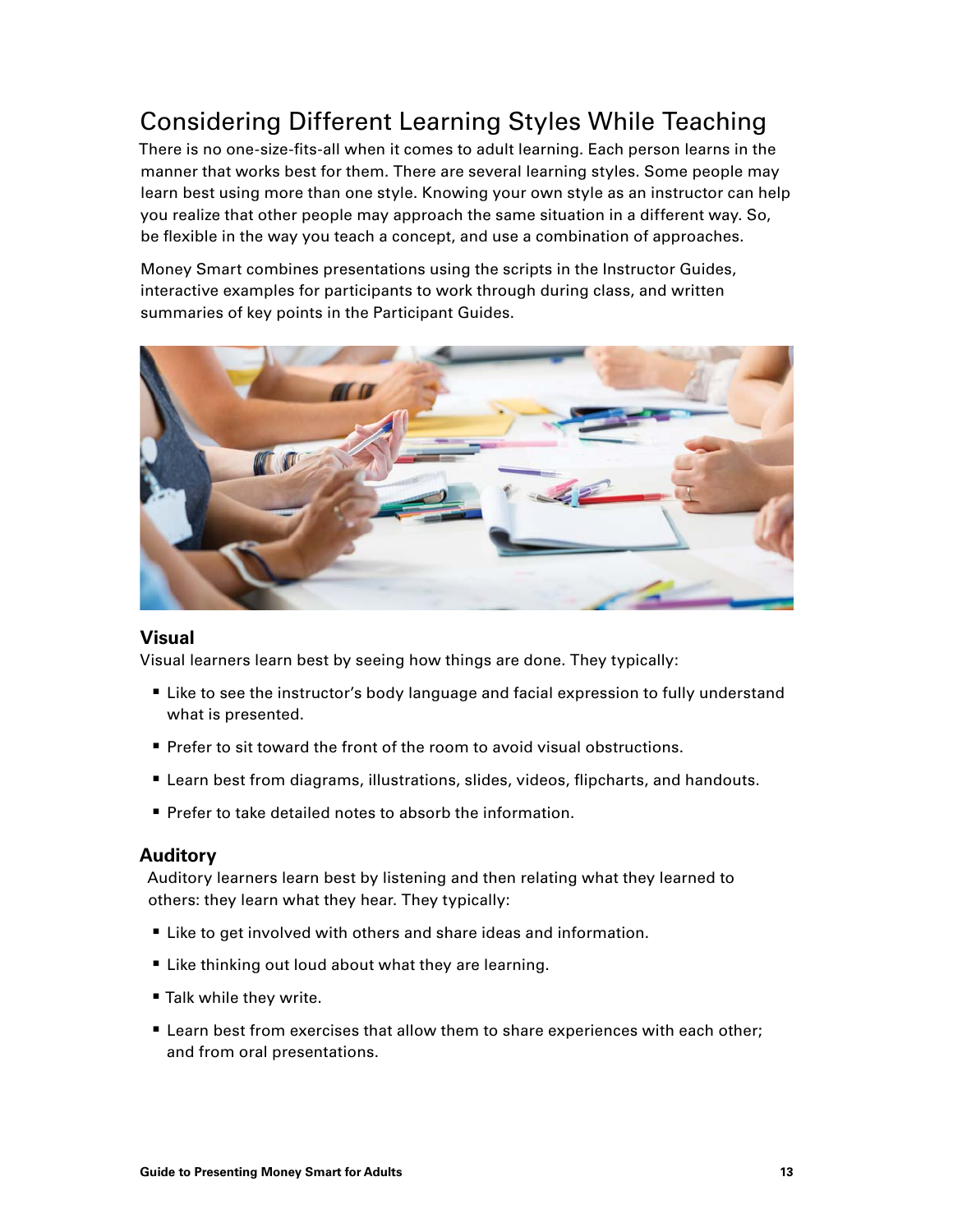#### <span id="page-15-0"></span>**Tactile/Kinesthetic**

Tactile/kinesthetic learners learn best by doing. They typically:

- Like to experiment, handle materials, manipulate or assemble parts, and complete writing or drawing activities.
- Dislike conventional educational approaches.
- Become bored with lectures, presentations, or anything that does not allow them to be physically active.
- Learn best from hands-on training and physically active exercises.
- Prefer role plays, physical games, and activities.

#### Knowing What Not to Do During a Presentation

You can lose the interest of participants by:

- Failing to prepare.
- Lecturing without participant involvement.
- Diverging from course objectives.
- Avoiding eye contact.
- Using confusing visual aids.
- Behaving in a condescending or superior manner.
- Using jargon or language that is either too simple or too complex for participants.
- Lacking empathy for the needs and experiences of your participants which may differ from yours.
- Using offensive or critical humor.

#### Anticipating and Preparing for Challenges

Consider how you would handle these potential challenges:

- You are asked a question and you do not know the answer.
- A participant is rude and uncooperative.
- No one responds to your questions.
- One person monopolizes the discussion.
- **Everyone is participating except one person who does not seem to be engaged in** the training at all.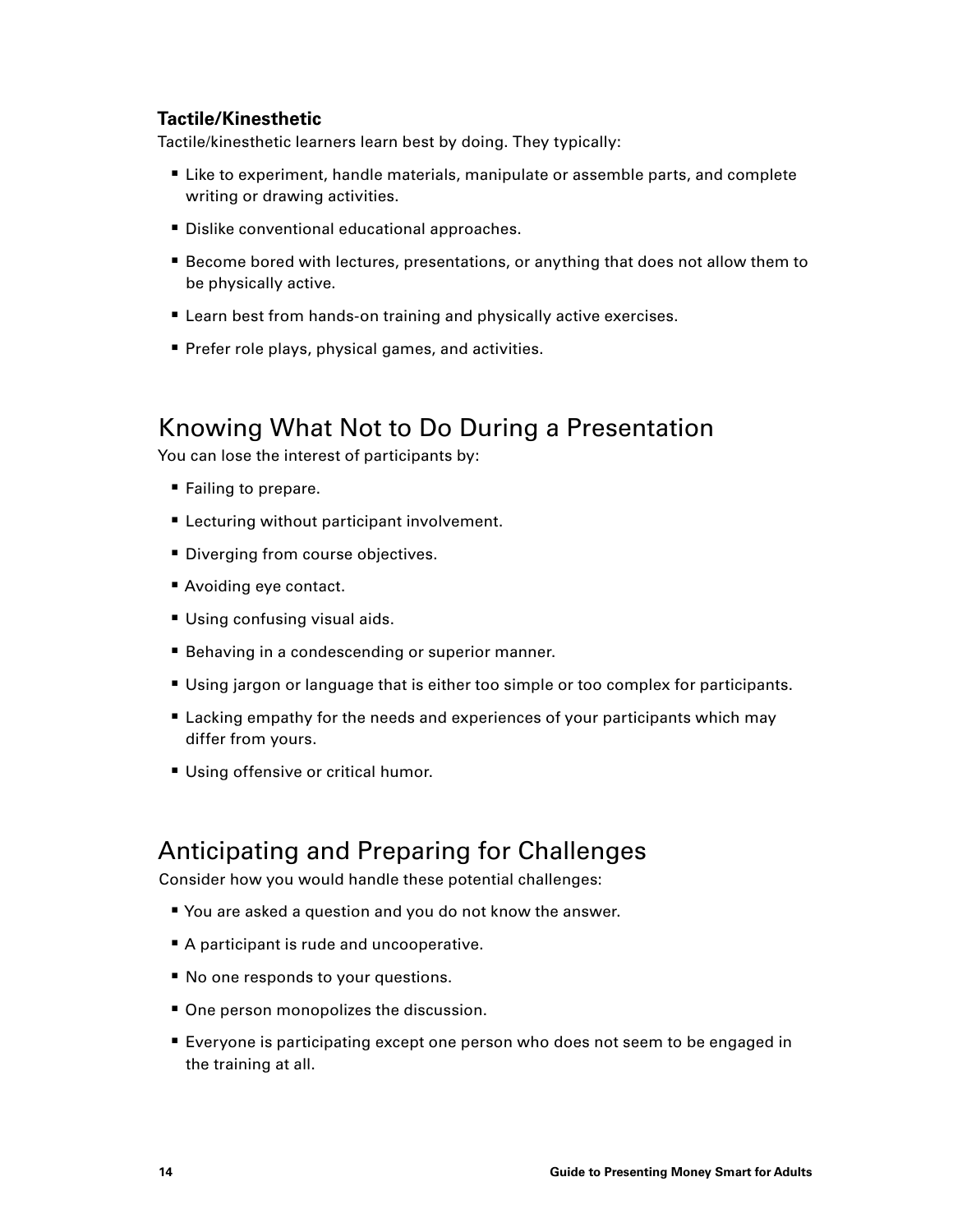<span id="page-16-0"></span>

## <span id="page-16-1"></span>SUPPORTING PARTICIPANTS WITH DISABILITIES

#### Americans with Disabilities Act of 1990

The Americans with Disabilities Act (ADA) is designed to protect the civil rights of people with disabilities. The ADA prohibits discrimination based on disability by guaranteeing equal opportunity for individuals with disabilities in public accommodations, commercial facilities, employment, transportation, state and local government services, and telecommunications. The ADA is built on the principles of equal opportunity, full participation, independent living, and economic self-sufficiency.

For example, individuals with disabilities cannot be denied participation simply because of their disability. If you limit participation in your course to individuals who meet some general criteria such as prospective homebuyers or existing clients/ customers, you cannot deny an individual who meets those criteria from participating because he or she has a disability.

For people with disabilities, discrimination often takes the form of inaccessible facilities that make it impossible for them to gain access to or participate in activities. For example, stairs leading to the only entrance into a building prohibit entry by a person who uses a wheelchair. Classes that are held using materials projected on a screen without providing accessible versions is another example; a person who is blind could not participate fully in the class. Often this discrimination is unintentional.

As an instructor, you can help prevent such discrimination and make sure that everyone in your classes has access to the information you are presenting. When in doubt, ask individuals if they need any assistance, and then respect their preferences.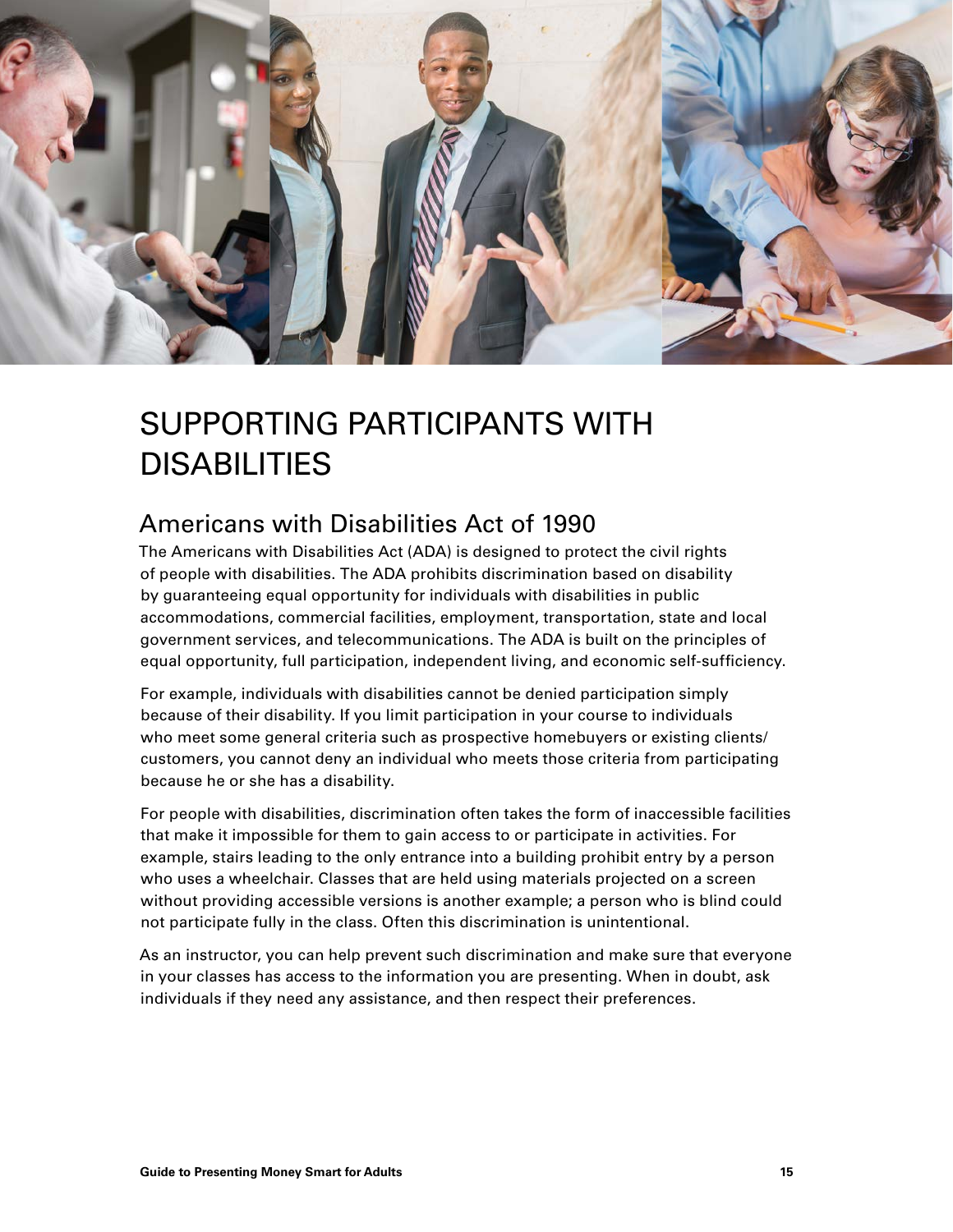#### <span id="page-17-0"></span>Disability Diversity

Some people are born with disabilities, while others acquire a disability as a result of aging, an accident or illness. There are many types of disabilities, including visual impairments, physical disabilities, cognitive and learning disabilities, and limited mobility. Some disabilities can be seen; some cannot. Some people with a disability may disclose their disability while others may choose not to do so. Respect each person's choice and never refer to a person's disability unless it is relevant to what you are discussing.

#### Reasonable Accommodations

Ask all participants during registration if they will need any reasonable accommodations to participate fully in the training, and arrange to address those requests. Reasonable accommodations enable participants to have equal access to the training. For example, a reasonable accommodation might be providing materials in a different format for a participant who is blind and uses a screen reader, or providing a sign language interpreter for someone who is deaf. We provide additional examples in the *Accessible Classes* section, below.

Here is language that FDIC often uses in registration materials and that you may wish to consider customizing to meet the needs of your organization for registration emails, forms, flyers and other announcements:

**"If you require a reasonable accommodation to participate in this (training, meeting or event), please contact (include the name of the person to contact) at (include the person's email address and phone number) by XXX date to allow for adequate time to coordinate your request; however, you can make a reasonable accommodation request at any time."**

If you are asked to provide a reasonable accommodation and are unsure how to proceed, you can contact an Americans with Disabilities Act (ADA) Center. Go to [https://](https://adata.org/find-your-region) [adata.org/find-your-region](https://adata.org/find-your-region) and click on your state to find the ADA Center in your region. They may be able to connect you to local resources.

#### Accessible Classes

You may need to adjust your physical environment and/or your teaching style. For example, individuals who are hard of hearing may ask that you wear a "loop", a special microphone that amplifies your words in their hearing device. It is easier for the microphone to pick up your voice if you speak clearly; you usually do not need to speak louder than normal.

You may be asked to provide American Sign Language (ASL) interpreters and that would include space for the interpreter(s) to stand. Someone who is deaf or hard of hearing may let you know they read lips and ask that you make sure they can see your face whenever you speak. If any participants have limited mobility, you should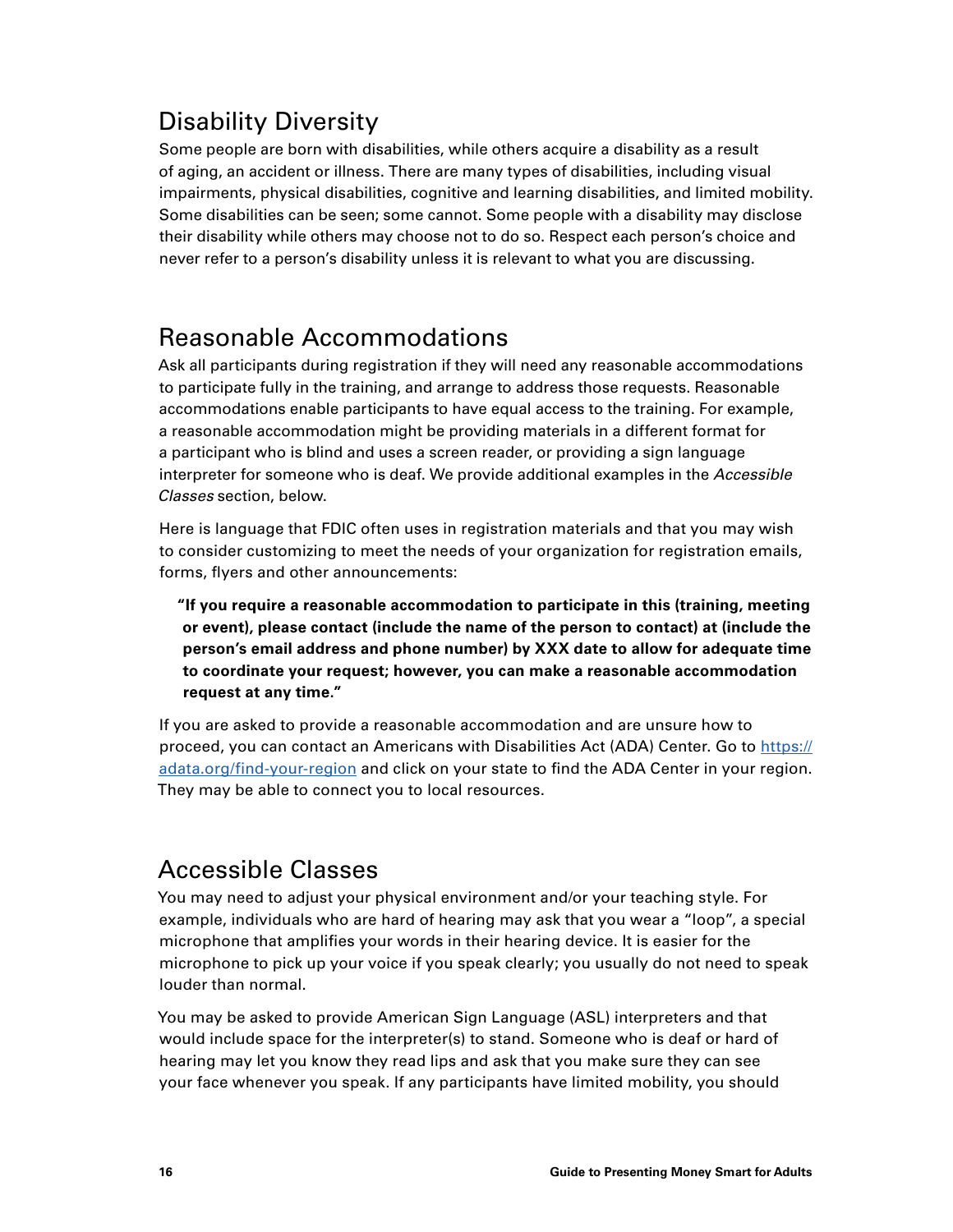<span id="page-18-0"></span>plan to provide enough room between tables and chairs for safe navigation and offer accessible seating arrangements. It is often easier to plan for this ahead of time, regardless of a specific request.

There are many ways to make your training accessible. Always ask; do not assume. People with disabilities know what works best for them.

#### **Physical Access**

When deciding where to hold a Money Smart class, look for a location that is accessible for people with limited mobility, including those who use wheelchairs, quad canes or scooters. People with limited mobility must be able to access the building without using steps or navigating curbs or other physical barriers. A sign should be posted indicating the location of the closest accessible entrance if the main entrance is not accessible. Classes should be held on the upper floors of a building only if they can be reached by an elevator. The building should also have at least one accessible restroom with raised letters and Braille signage identifying its location.

Other things to consider in determining the location of your Money Smart class include making sure there are clearly marked accessible parking spaces located close to the accessible entrance. Elevators should have Braille signage on the elevator call buttons and on the buttons inside the elevator cab, and chimes or a recorded voice indicating the different floors.

In the classroom itself, check to be sure that there is at least 36 inches of clear space in each aisle and along the edges of the seating area. This is how much space a person using a wheelchair or scooter needs to move freely around the room. If you are using individual desks and chairs and a person who uses a wheelchair or scooter enters the room, ask that person if you should move one of the desks, or if he or she prefers to transfer to a desk chair.

Similarly, if the room is arranged like a classroom with long tables and individual chairs, ask the person using a wheelchair if he or she wants to transfer to a chair or if you should remove a chair. Or, if possible, remove one or two chairs from the ends of rows in different areas of the room before the class starts. This provides individuals using wheelchairs or scooters a choice of seating arrangements— the same way that others in the class have a choice about where they sit.

#### **Effective Communication**

Individuals who are blind or visually impaired may need reasonable accommodations. Other disabilities that affect communication include cognitive or learning disabilities that may affect the ability to read and understand the materials. With respect to Money Smart, you might be asked to:

- Speak clearly and make sure you are not speaking too fast for participants to understand what you are saying.
- Allow time for people to process what you are saying before asking them to do something, such as respond to a question or work on an activity.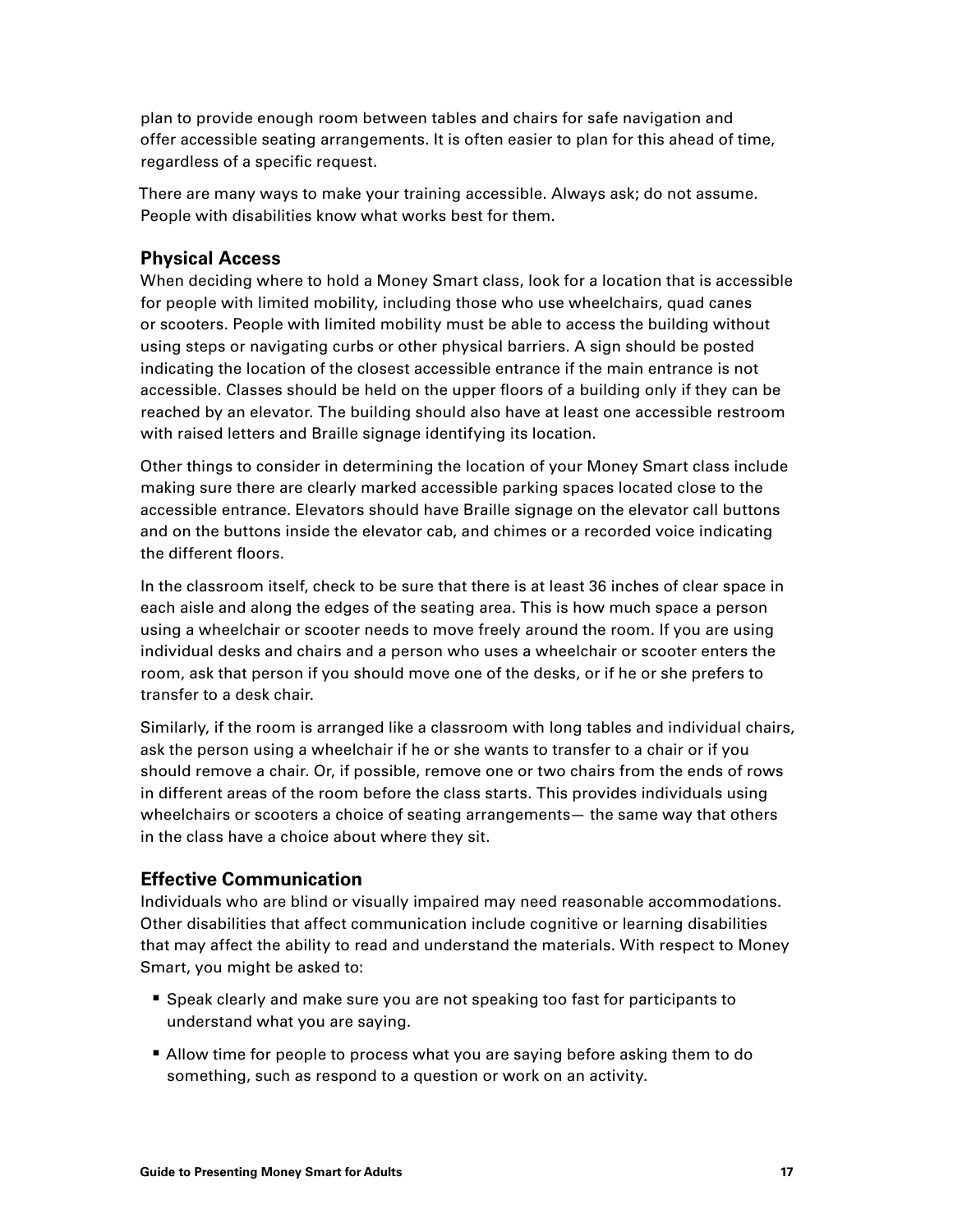- Provide the materials in an electronic format several days before the class so that individuals who are blind can access the materials using a screen reader on a computer or tablet. You can order the Money Smart for the Visually Impaired CD-ROM at<https://catalog.fdic.gov/money-smart-visually-impaired-cd-rom>. It contains the Instructor Guides, Participant Guides, and PowerPoint slides for each of the 11 modules of *Money Smart for Adults* in Duxbury conversion files (ready to print on a Braille embosser or Braille device) and large print files.
- Assist someone with cognitive or learning disabilities by reading the pre- and posttests out loud and helping them write their answers.
- Be sure someone who is lip reading can see your face when you speak.
- Use a microphone. When Communication Access Real-time Translation (CART) services are used as a reasonable accommodation for people who are deaf or hard of hearing, both you and participants need to use a microphone. Speaking loudly is not sufficient. The microphone is necessary because only words spoken into a microphone will be picked up by the CART services and shown on the screen. Using a microphone is also important because some individuals use auxiliary listening devices (you may have seen them used in a movie theatre). Those devices only pick up words spoken into a microphone connected to the room's audio system.
- Make sure that any videos used in class are captioned for participants who are deaf or hard of hearing. Likewise, ensure that written material on screen is read aloud, either by the narrator on the video or by you, for participants who are blind or visually impaired.
- Provide a sign language interpreter upon request for participants who are deaf or hard of hearing.
- Allow a participant to bring an assistant to the class.

Program accessibility may be improved by spreading program content over more sessions. Some people may have difficulty reading standard-size text or viewing materials projected on a screen, written on chart paper or written on a white board. You can print copies of the slides for each module for individuals to use as you present the course content, and you can read what is on the chart paper or whiteboard. For individuals who are blind, it is also important to describe all images or charts that are being displayed and discussed to assure equal access to content. People with disabilities that affect their fine motor skills may more easily manage paper handouts if you enclose each page in a clear plastic sleeve.

Individuals who read lips may want to sit in the front where they can have an unobstructed view of your face. Make sure that you continue to face these individuals throughout the presentation. When there is class discussion or when someone asks a question, you may need to repeat what has been said so that the person reading lips can be part of the discussion.

Some individuals use a communication device that produces synthesized speech. They use a keyboard to key in what they want to say. This may take a few moments so acknowledge their intention to speak by saying something like, "Mr. Jones, we will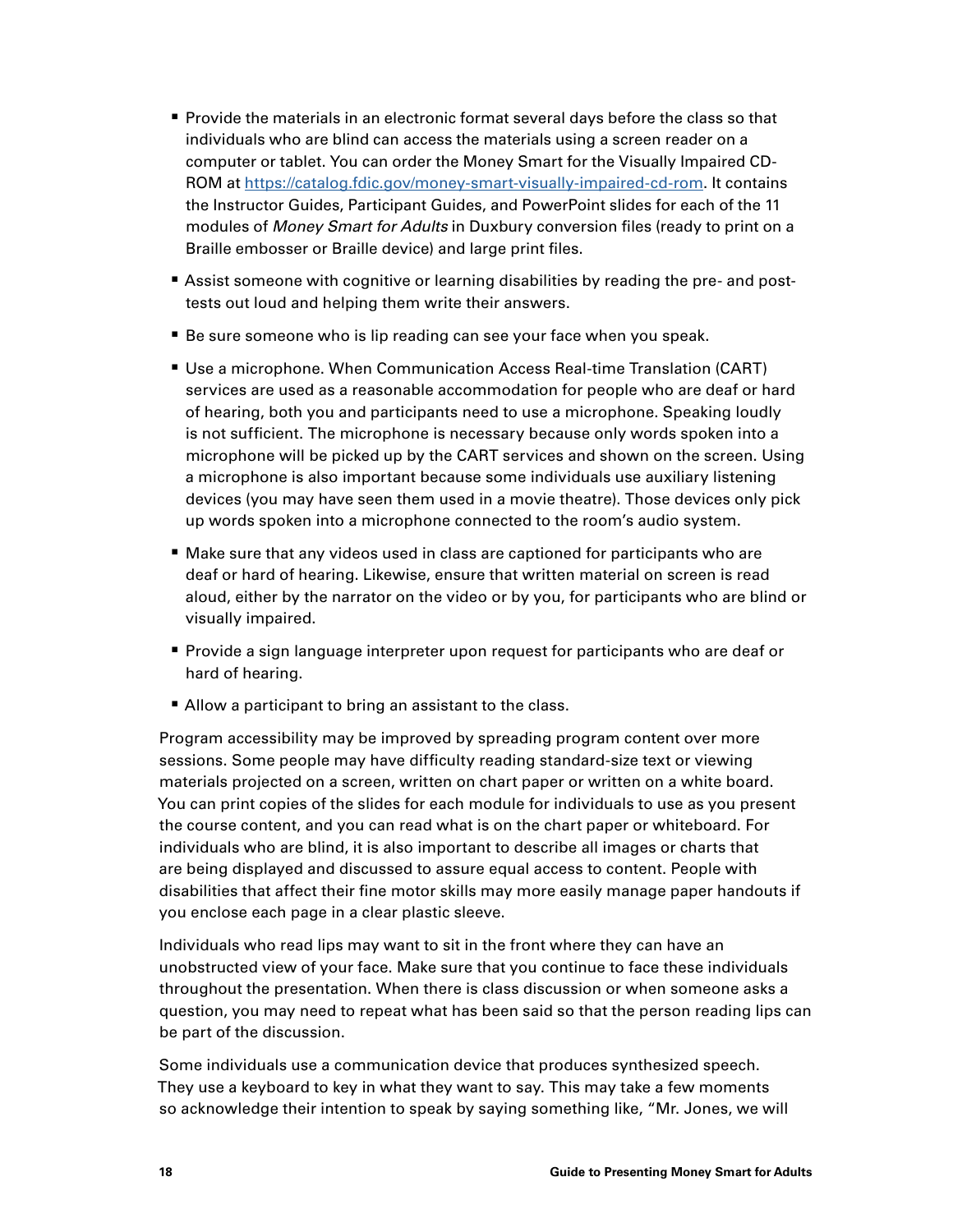<span id="page-20-0"></span>come back to you (or please let us know) when you are ready to share." Then be certain that you go back to the individual when they have finished keying in their comment or question. However, during discussion between the person using a communication device and another individual in the class or during a one-on-one conversation with you, wait respectfully until the comments are keyed in and played.

**Asking participants how you can help them participate fully in the class is very important. Always ask; do not assume.** 

#### Respect

Here are some suggestions that can help you communicate with respect. Younger individuals may prefer phrases that older individuals may find offensive, or vice-versa. People from different cultures, different regions, and with different disabilities may use different phrases and have different opinions about what is offensive, what is acceptable, and what they prefer. That is why most of these suggestions are not rigid rules.

When in doubt, ask individuals if they prefer specific words or phrases. You should use your judgment, relax, and apologize if you offend someone unintentionally.

- § Avoid referring to people as an impersonal group, such as "the disabled." Instead use "people with disabilities" or "individuals with disabilities."
- Refer to a person's disability only if it is relevant.
- Do not refer to a disability as a "handicap."
- "Deaf or hard of hearing" is usually the acceptable phrase, rather than "deaf or hearing impaired." However, "blind or visually impaired" is commonly used. In that phrase, using "impaired" is an acceptable practice.
- § Veterans with disabilities are commonly referred to as "disabled veterans" or "disabled vets."
- Use the phrase "people without disabilities" rather than "normal people", but only if necessary to make comparisons.
- Individuals who use a wheelchair are not "wheelchair-bound" or "confined to a wheelchair."
- §"Disability advocate" and "disability community" are acceptable phrases. "Disabled community" is usually not acceptable.
- Use "accessible parking" rather than "handicapped parking."
- Portray people with disabilities in the same manner as people without disabilities. Having a disability does not make someone overly courageous, brave, special, or superhuman. That implies that it is unusual for people with disabilities to have talents or skills.
- § Avoid negative or sensational descriptions of a person's disability. Do not say "suffers from," "a victim of," or "afflicted with."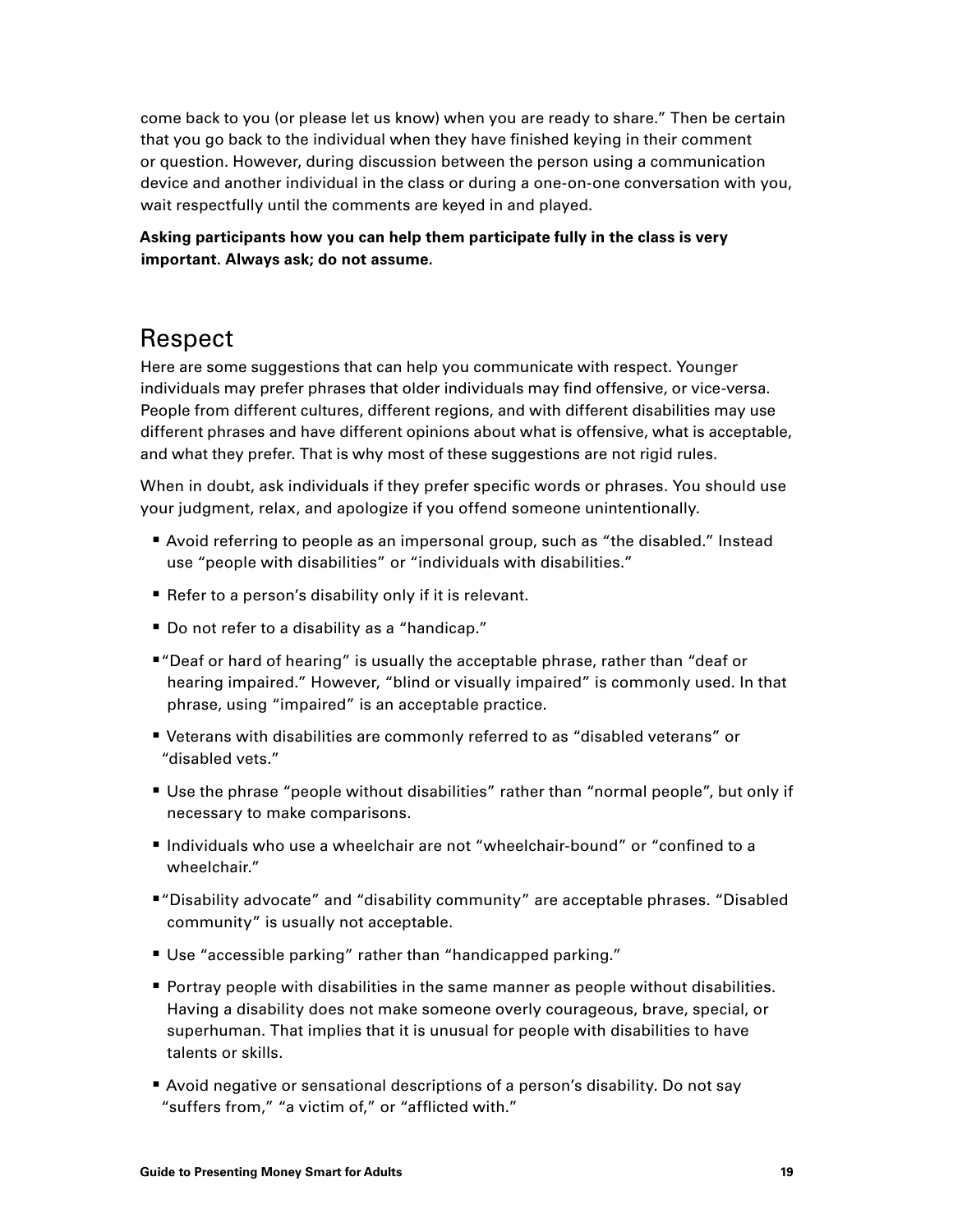- <span id="page-21-0"></span>■ Never say "retarded," "invalid," or "cripple/crippled."
- Never assume that a person with a physical disability also has a cognitive disability.

#### Disability Sensitivity – The Top 10

- **1.** Treat everyone with respect. Do not be afraid to ask questions when you are unsure of what to do. When in doubt, ask if a person wants assistance; do not assume that they do.
- **2.** When addressing a person with a disability, speak to him or her directly, rather than to their companion or sign language interpreter.
- **3.** If you are offering to shake hands with participants, be sure to offer to shake hands with everyone, including participants who have a disability. People with limited hand use or who wear an artificial limb can usually shake hands. Shaking hands with the left hand is also an acceptable greeting.
- **4.** Identify yourself and others who may be with you when meeting a person who is blind or visually impaired. Also, identify the person speaking when conversing with the class if they do not identify themselves.
- **5.** Only address people with disabilities by their first names if you are extending the same familiarity to all participants.
- **6.** All assistive devices, such as a wheelchair, walker, scooter or crutches, are considered an extension of the person who uses the device. Do not patronize people who use assistive devices by patting them on the head or shoulder or leaning on their device.
- **7.** Listen attentively when talking to a person who may have difficulty speaking. Be patient and wait for the person to finish, rather than correcting or speaking for the person. If necessary, ask short questions that require short answers, a nod, or a shake of the head. Likewise, never pretend to understand if you are having difficulty doing so. Instead, repeat what you have understood and allow the person to respond.
- **8.** Sit down, if possible, when you are having an extended one-on-one conversation with someone who uses a wheelchair.
- **9.** To start a conversation with someone who is deaf or hard of hearing and not already looking at you, try waving your hand gently to get their attention. If waving does not work, tap gently on the person's shoulder. Look directly at the person, not at an interpreter, and speak clearly, but do not speak more loudly or slowly than normal. Not all people who are deaf or hard of hearing can read lips. For individuals who do read lips, be sensitive to their needs by facing the light source, and keeping your hands, drinks, and food away from your mouth when you speak.
- **10.** Relax! It is perfectly fine to use common expressions that may relate to a person's disability, such as "See you later!" or "Did you hear about that?" or "Let's take a walk."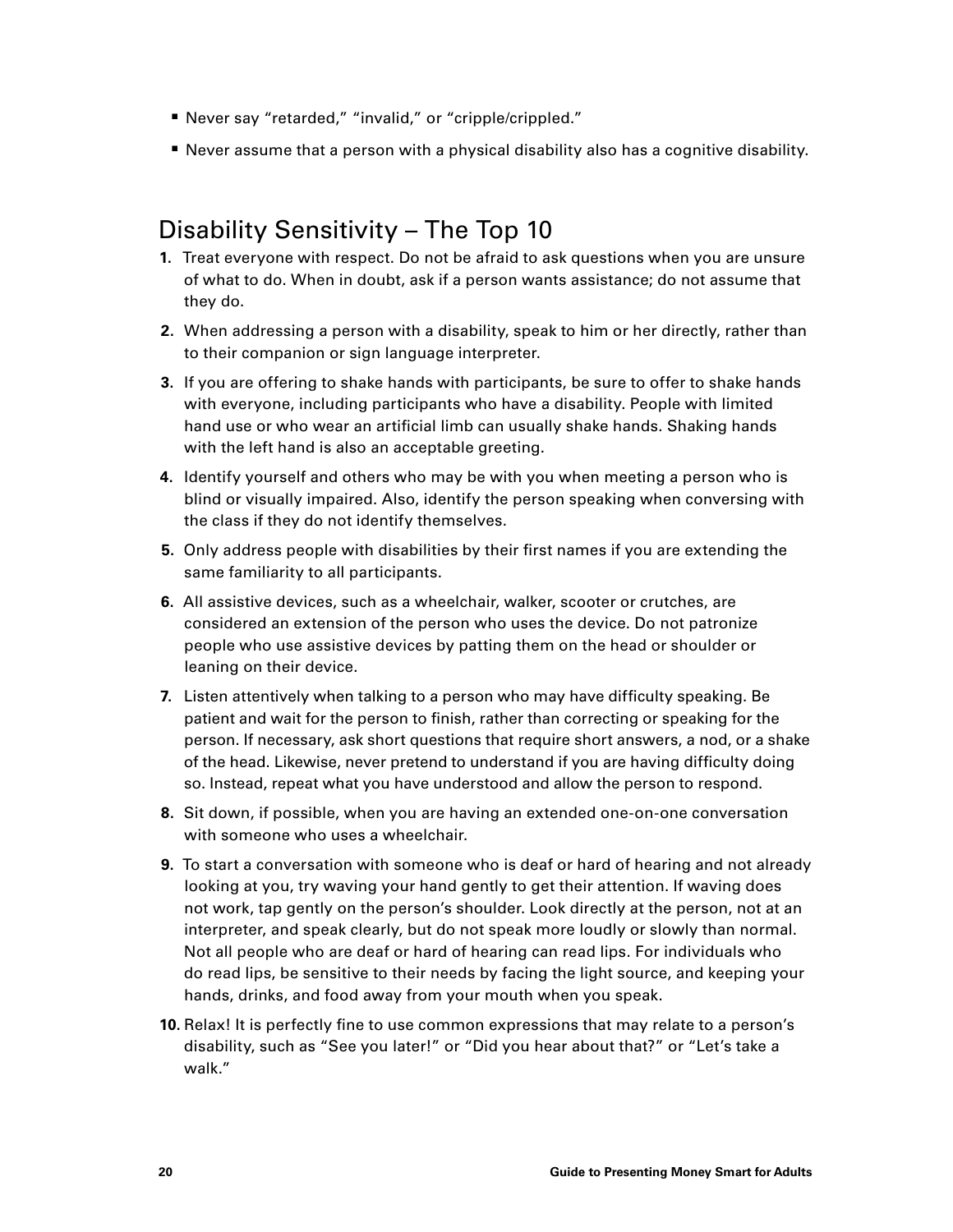<span id="page-22-0"></span>